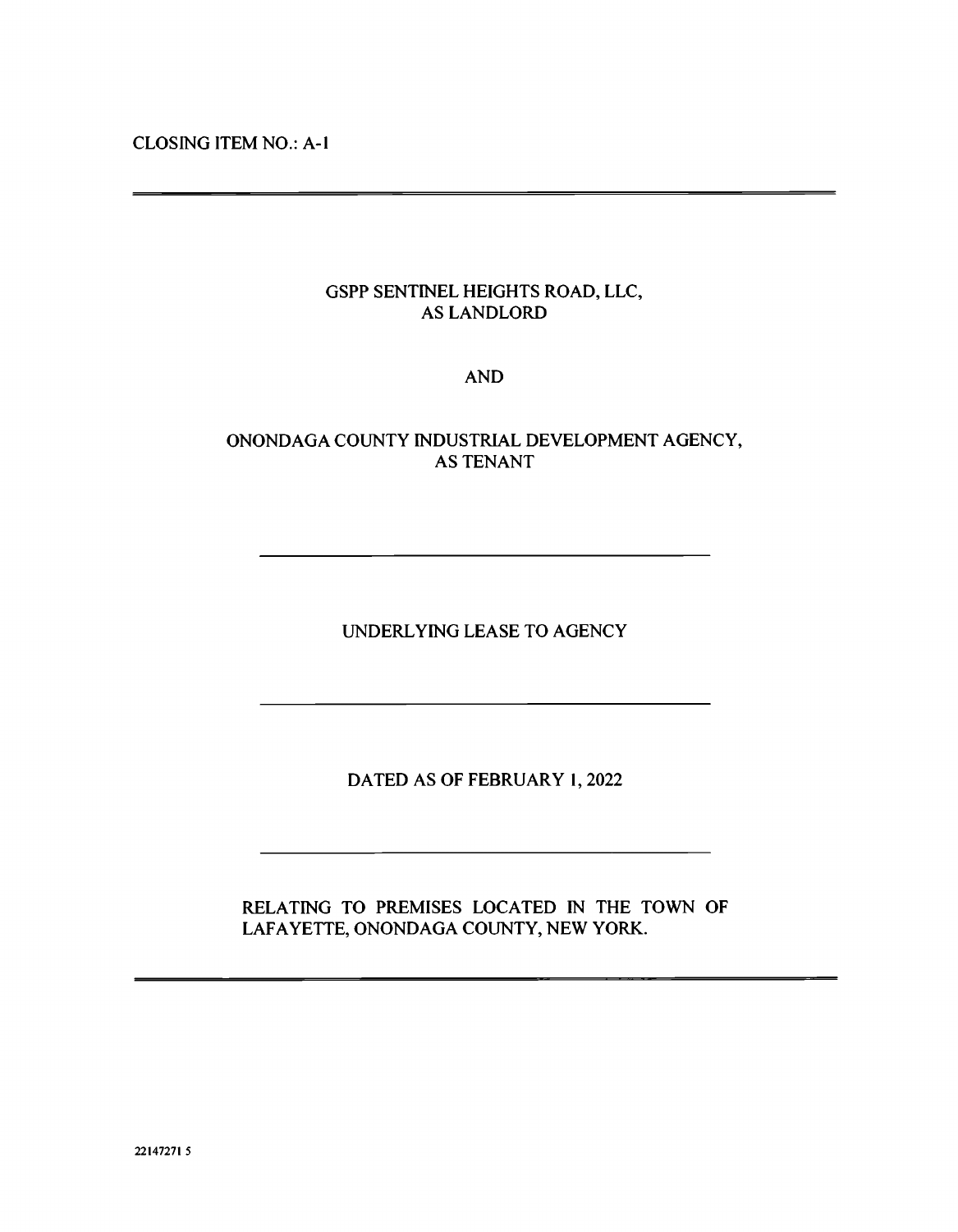### TABLE OF CONTENTS

### (This Table of Contents is not part of the Underlying Lease and is for convenience of reference only.)

| <b>PAGE</b> |  |
|-------------|--|
|             |  |
|             |  |

### ARTICLE I **DEFINITIONS**

### ARTICLE It REPRESENTATIONS AND WARRANTIES

| <b>SECTION 2.1.</b> |  |
|---------------------|--|
|                     |  |

# ARTICLE Ill

### LEASE PROVISIONS

| <b>SECTION 3.1.</b> |  |
|---------------------|--|
| <b>SECTION 3.2.</b> |  |
| <b>SECTION 3.3.</b> |  |
| <b>SECTION 3.4.</b> |  |
| <b>SECTION 3.5.</b> |  |
| <b>SECTION 3.6.</b> |  |
| SECTION 3.7.        |  |
| <b>SECTION 3.8.</b> |  |
| <b>SECTION 3.9.</b> |  |
|                     |  |
|                     |  |

### ARTICLE IV EVENTS OF DEFAULT AND REMEDIES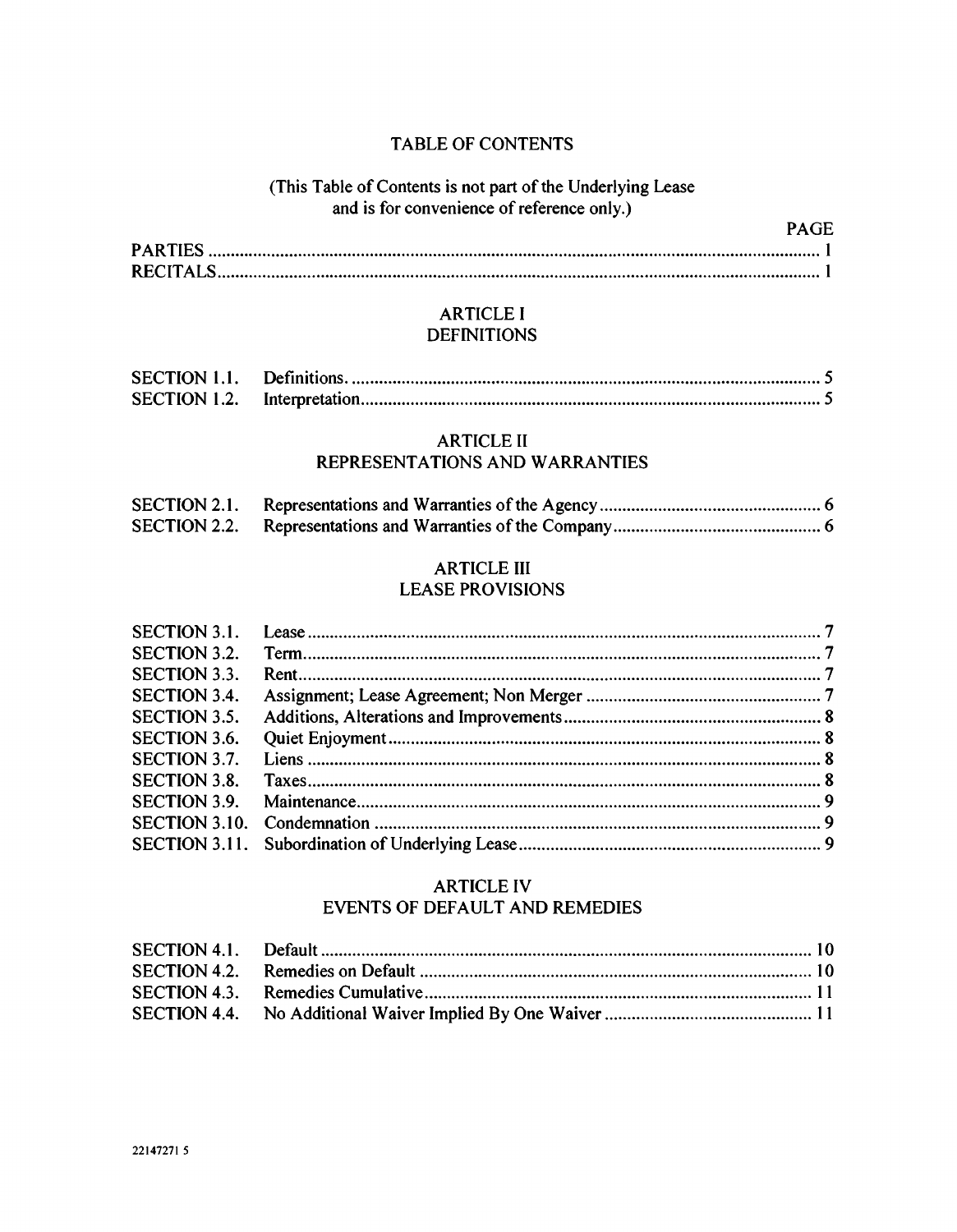# ARTICLE V **MISCELLANEOUS**

| <b>SECTION 5.1.</b>  |  |
|----------------------|--|
| <b>SECTION 5.2.</b>  |  |
| <b>SECTION 5.3.</b>  |  |
| <b>SECTION 5.4.</b>  |  |
| SECTION 5.5.         |  |
| <b>SECTION 5.6.</b>  |  |
| SECTION 5.7.         |  |
| <b>SECTION 5.8.</b>  |  |
| <b>SECTION 5.9.</b>  |  |
| <b>SECTION 5.10.</b> |  |
| SECTION 5.11.        |  |
| SECTION 5.12.        |  |
|                      |  |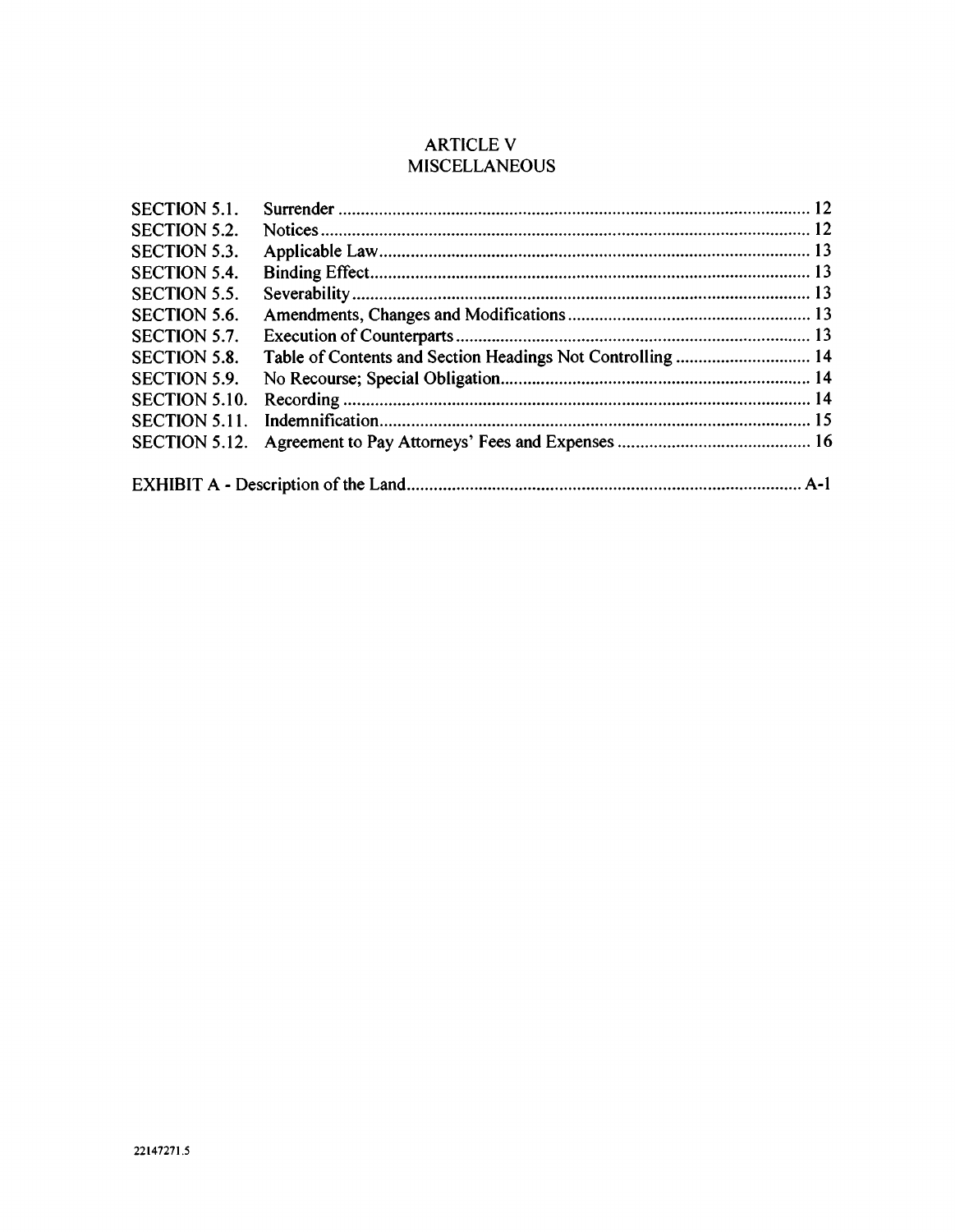#### UNDERLYING LEASE

THIS UNDERLYING LEASE TO AGENCY dated as of February 1, 2022 (the "Underlying Lease") by and between GSPP SENTINEL HEIGHTS ROAD, LLC, a limited liability company organized and existing under the laws of the State, having an office for the transaction of business located at 1 Landmark Square, Suite 320, Stamford, CT 06901 (the "Company"), as landlord, and ONONDAGA COUNTY INDUSTRIAL DEVELOPMENT AGENCY, a public benefit corporation of the State of New York having an office for the transaction of business located at 333 West Washington Street, Suite 130, Syracuse, New York 13202 (the "Agency"), as tenant;

### WITNESSETH:

WHEREAS, Title 1 of Article 18-A of the General Municipal Law of the State of New York (the "Enabling Act") was duly enacted into law as Chapter 1030 of the Laws of 1969 of the State of New York; and

WHEREAS, the Enabling Act authorizes and provides for the creation of industrial development agencies for the benefit of the several counties, cities, villages and towns in the State of New York (the "State") and empowers such agencies, among other things, to acquire, construct, reconstruct, lease, improve, maintain, equip and dispose of land and any building or other improvement, and all real and personal properties, including, but not limited to machinery and equipment deemed necessary in connection therewith, whether or not now in existence or under construction, which shall be suitable for manufacturing, warehousing, research, commercial or industrial purposes, in order to advance the job opportunities, health, general prosperity and economic welfare of the people of the State and to improve their standard of living; and

WHEREAS, the Enabling Act further authorizes each such agency, for the purpose of carrying out any of its corporate purposes, to lease or sell any or all of its facilities whether then owned or thereafter acquired; and

WHEREAS, the Agency was created, pursuant to and in accordance with the provisions of the Enabling Act, by Chapter 435 of the Laws of 1970 of the State and Chapter 676 of the Laws of 1975 of the State, as amended (collectively, with the Enabling Act, the "Act") and is empowered under the Act to undertake the Project (as hereinafter defined) in order to advance the job opportunities, health, general prosperity and economic welfare of the people of the State and improve their standard of living; and

WHEREAS, the Company, on behalf of itself and/or entities on behalf of the foregoing, submitted an application (as amended, the "Application") to the Agency requesting that the Agency undertake a project (the "Project") consisting of the following: (A)( 1) the acquisition of a leasehold interest in a portion of an approximately 94 acre parcel of land located on Sentinel Heights Road (tax map no. 025.-03-02.2) in the Town of Lafayette, Onondaga County, New York (the "Land"); (2) the construction on the Land of an approximately 18 acre solar power electric generating photo-voltaic plant (the "Facility"); and (3) the acquisition and installation therein and thereon of related fixtures, machinery, equipment and other tangible personal property (collectively, the "Equipment") (the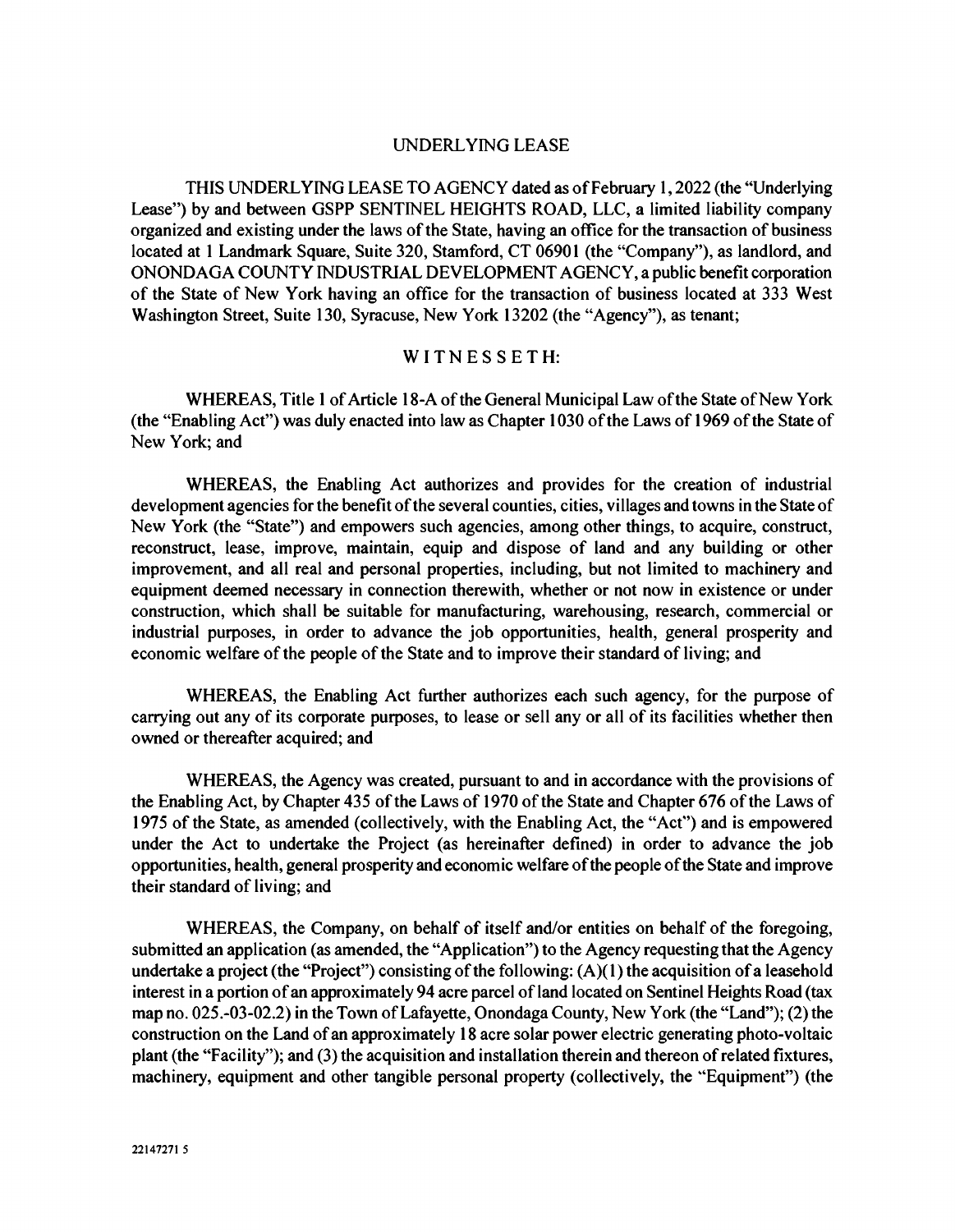Land, the Facility and the Equipment being collectively referred to as the "Project Facility"); (B) the granting of certain "financial assistance" (within the meaning of Section 854(14) of the Act) with respect to the foregoing, including potential exemptions from certain sales and use taxes, real property taxes and real estate transfer taxes (the "Financial Assistance"); and (C) the lease (with an obligation to purchase) or sale of the Project Facility to the Company or such other person as may be designated by the Company and agreed upon by the Agency; and

WHEREAS, on May 12, 2020, the members of the Agency duly adopted a resolution (the "Public Hearing Resolution") authorizing the Executive Director of the Agency, after consultation with the members of the Agency and the Agency's Counsel, to (A) establish the time, date and place for a public hearing of the Agency to hear all persons interested in the Project (the "Public Hearing"); (B) cause the Public Hearing to be held in a city, town or village where the Project Facility is located, and cause notice of such Public Hearing to be given to the public by publishing a notice or notices of such Public Hearing in a newspaper of general circulation available to the residents of the governmental units where the Project Facility is located, such notice or notices to comply with the requirements of Section 859-a of the Act; (C) cause notice of the Public Hearing to be given to the chief executive officer of the County of Onondaga (the "County") and of each city, town, village and school district in which the Project Facility is located, such notice or notices to comply with the requirements of Section 859-a of the Act; and (D) conduct such Public Hearing; and

WHEREAS, pursuant to the authorization contained in the Public Hearing Resolution, the Executive Director of the Agency (A) caused notice of public hearing of the Agency (the "Public Hearing") pursuant to Section 859-a of the Act, to hear all persons interested in the Project and the Financial Assistance being contemplated by the Agency with respect to the Project, to be mailed on May 15, 2020 to the chief executive officers of the county and of each city, town, village and school district (collectively the "Affected Tax Jurisdictions") in which the Project Facility is or is to be located, (B) caused notice of the Public Hearing to be published on May 14, 2020 in The Post-Standard, a newspaper of general circulation available to the residents of the Town of Lafayette, Onondaga County, New York, (C) conducted the Public Hearing on May 28, 2020 at 10:00 a.m., local time, held remotely by conference call or similar service pursuant to New York Governor Andrew Cuomo's Executive Order 202.1, as extended, and (D) prepared a report of the Public Hearing (the "Public Hearing Report") fairly summarizing the views presented at such Public Hearing and caused copies of said Public Hearing Report to be made available to the members of the Agency; and

WHEREAS, the Agency has given due consideration to the Application, and to representations by the Company that (A) the granting by the Agency of the Financial Assistance with respect to the Project will be an inducement to the Company to undertake the Project in Onondaga County, New York and (B) the completion of the Project will not result in the removal of a plant or facility of any proposed occupant of the Project Facility from one area of the State to another area in the State and will not result in the abandonment of one or more plants or facilities of any occupant of the Project Facility located in the State; and

WHEREAS, the Agency desires to encourage the Company to advance the health, general prosperity and economic welfare of the people of Onondaga County, New York by undertaking the Project in Onondaga County, New York; and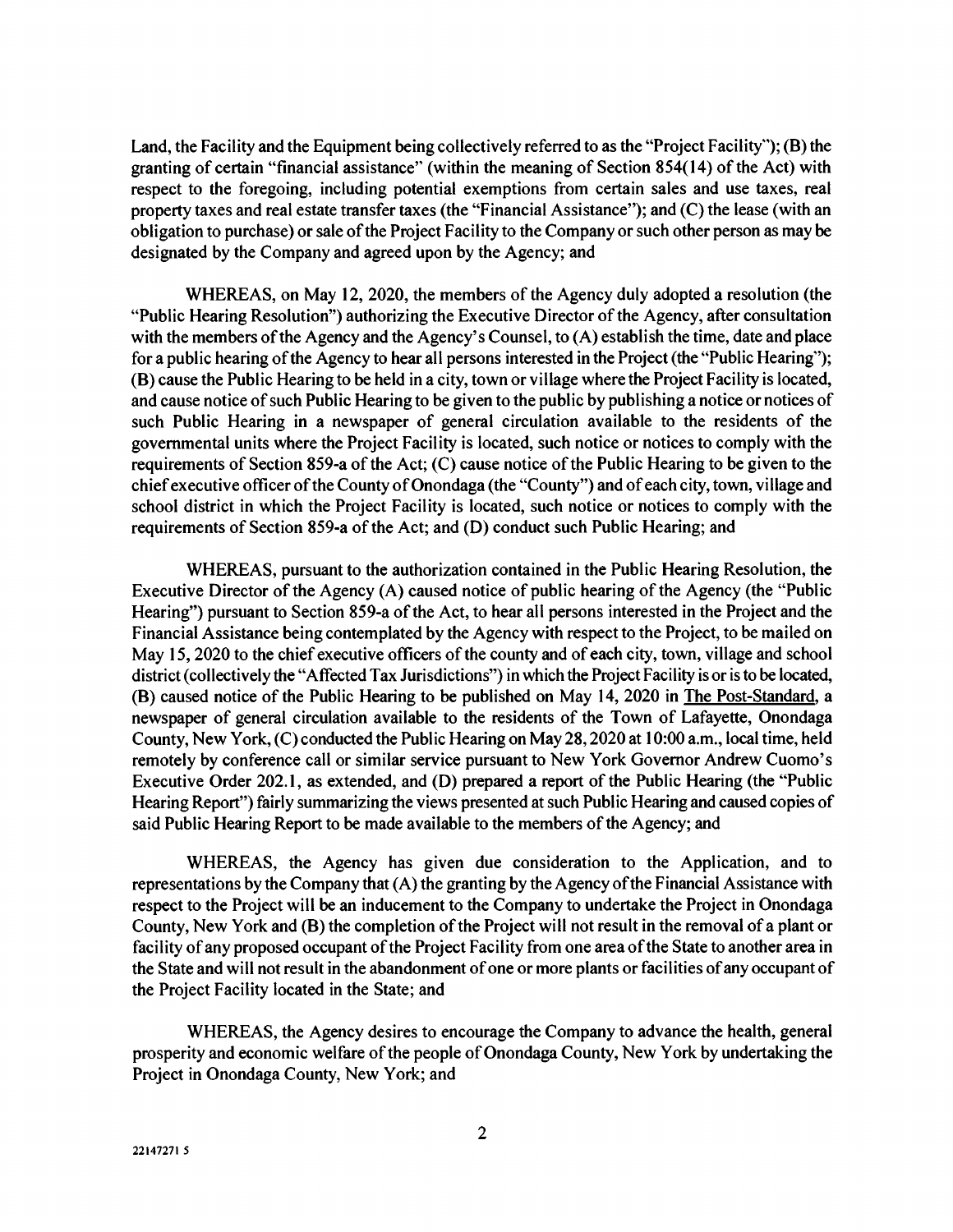WHEREAS, the requirements of Article 8 of the Environmental Conservation Law, Chapter 43-B of the Consolidated Laws of New York as amended (the "SEQR Act") and the regulations (the "Regulations") adopted pursuant thereto by the Department of Environmental Conservation of the State of New York being 6 NYCRR Part 617, as amended (the "Regulations collectively with the SEQR Act, "SEQRA"), applicable to the Project have been complied with; and

WHEREAS, pursuant to a resolution duly adopted by the members of the Agency on September 15, 2020 (the "Approving Resolution"), the Agency determined to grant the Financial Assistance and to enter into a lease agreement dated as of February 1, 2022 (the "Lease Agreement") by and between the Company and the Agency and certain other documents related to the grant of Financial Assistance to the Project (collectively with the Lease Agreement, the "Basic Documents"); and

WHEREAS, pursuant to resolutions duly adopted by the members of the Agency on September 14, 2021 and December 14, 2021 (collectively, the "Membership Resolution"), the Agency consented to the changes in ownership of the membership interests in the Company, consented to amendments to the Application and ratified the Approving Resolution; and

WHEREAS, the Company has informed the Agency of technical modifications to the originally described Facility, which is hereinafter defined as follows: the construction on the Land of an approximately 23 acre solar power electric generating photo-voltaic plant; and

WHEREAS, the Company has informed the Agency that it no longer desires to receive exemptions from certain sales and use taxes as part of the originally described Financial Assistance, which is hereinafter collectively defined as follows: potential exemptions from real property taxes and real estate transfer taxes; and

WHEREAS, the Micki Reed Trust (Carol Reed, as Trustee) (the "Landlord") is the fee owner of the Land; and

WHEREAS, pursuant to a land lease agreement (solar farm), dated June 18, 2020 (as amended, supplemented and/or assigned, as of the date hereof and as the same may be further amended from time to time in accordance therewith, the "Property Lease") between the Landlord and the Company, the Landlord has leased the Land to the Company; and

WHEREAS, the Property Lease shall remain in effect for the term of the Lease Agreement unless otherwise consented to in writing by the Agency; and

WHEREAS, simultaneously with the execution and delivery of this Underlying Lease (the "Closing"), (A) the Agency and the Company will execute and deliver the Lease Agreement pursuant to which the Agency will lease to the Company the Project Facility for a lease term defined therein, (B) the Agency and the Company will execute and deliver a project agreement dated as of February 1, 2022 (the "Project Agreement"), which sets forth the terms and conditions under which the Financial Assistance shall be provided to the Company, (C) the Company and the Agency will execute and deliver a payment in lieu of tax agreement dated as of February 1, 2022 (the "Payment in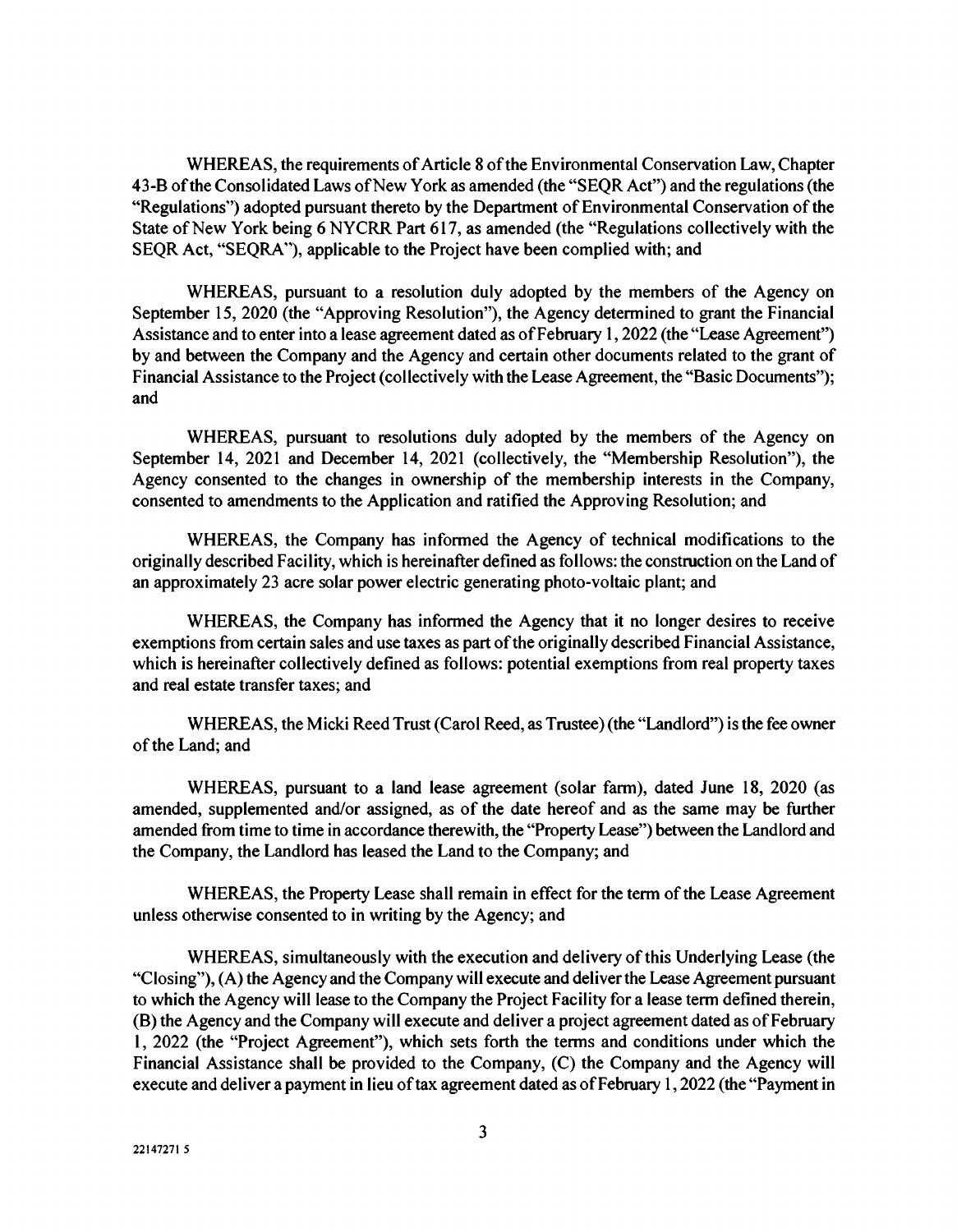Lieu of Tax Agreement") by and between the Agency and the Company, pursuant to which the Company will agree to pay certain payments in lieu of taxes with respect to the Project Facility, and (D) the Agency will file with the assessor and mail to the chief executive officer of each "affected tax jurisdiction" (within the meaning of such quoted term in Section 854(16) of the Act) a copy of a New York State Board of Real Property Services Form 412-a (the form required to be filed by the Agency in order for the Agency to obtain a real property tax exemption with respect to the Project Facility under Section 412-a of the Real Property Tax Law) (the "Real Property Tax Exemption Form") relating to the Project Facility and the Payment in Lieu of Tax Agreement; and

WHEREAS, the Company desires to convey a leasehold interest in the Land and the Facility to the Agency pursuant to the terms of this Underlying Lease; and

WHEREAS, all things necessary to constitute this Underlying Lease a valid and binding agreement by and between the parties hereto in accordance with the terms hereof have been done and performed, and the creation, execution and delivery of this Underlying Lease have in all respects been duly authorized by the Agency and the Company;

NOW, THEREFORE, FOR AND IN CONSIDERATION OF THE PREMISES AND THE MUTUAL COVENANTS HEREINAFTER CONTAINED, THE PARTIES HERETO HEREBY FORMALLY COVENANT, AGREE AND BIND THEMSELVES AS FOLLOWS, TO WIT: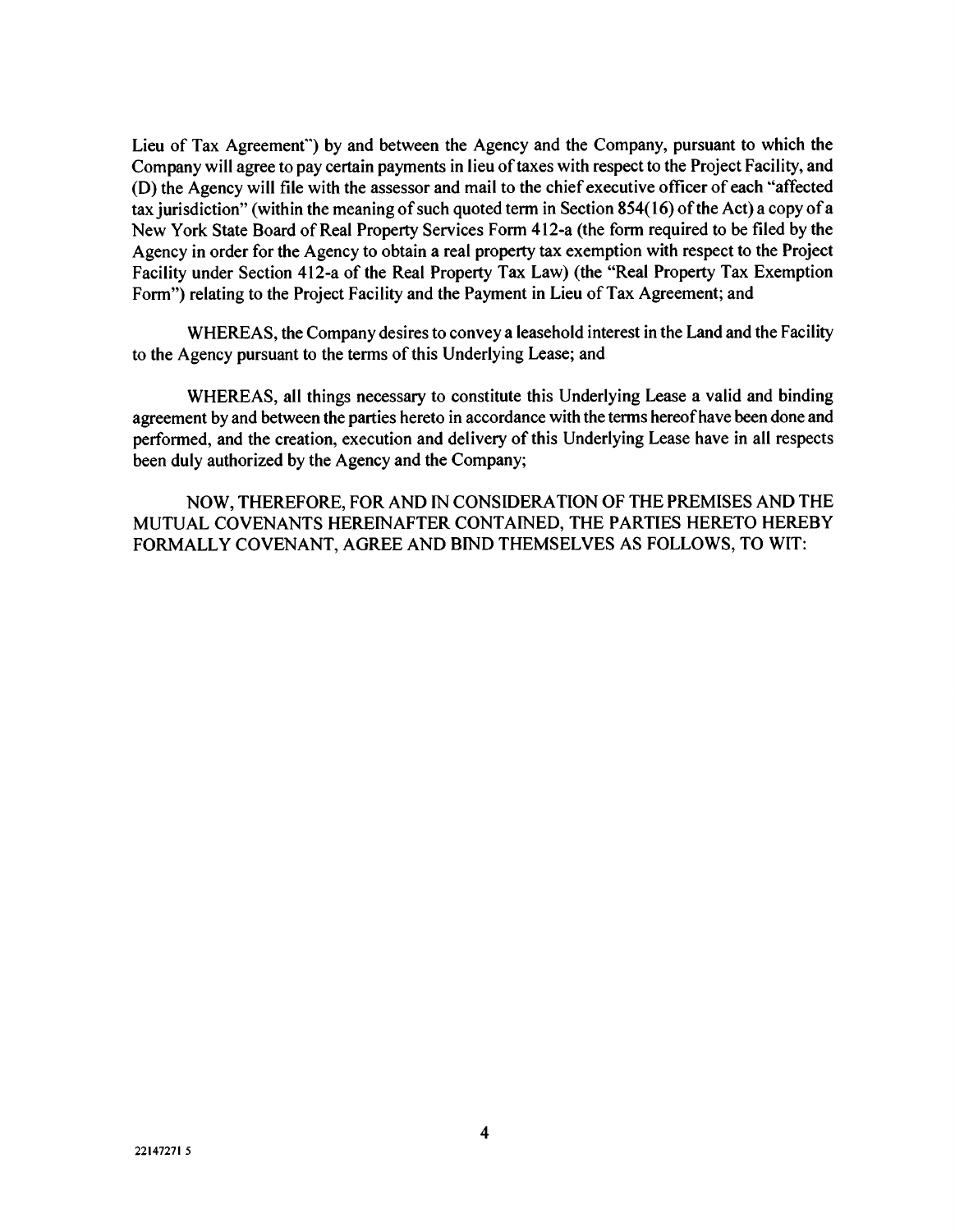### ARTICLE I

### **DEFINITIONS**

SECTION 1.1. DEFINITIONS. All of the capitalized terms used in this Underlying Lease and the preamble hereto not otherwise defined shall have the meanings assigned thereto in the Lease Agreement.

SECTION 1.2. INTERPRETATION. In this Underlying Lease, unless the context otherwise requires:

(A) The terms "hereby", "hereof'," herein", "hereunder", and any similar terms as used in this Underlying Lease, refer to in this Underlying Lease, and the term "heretofore" shall mean before, and the term "hereafter" shall mean after, the date of this Underlying Lease.

(B) Words of masculine gender shall mean and include correlative words of feminine and neuter genders.

(C) Words importing the singular number shall mean and include the plural number, and vice versa.

(D) Any headings preceding the texts of the several Articles and Sections of this Underlying Lease, and any table of contents or marginal notes appended to copies hereof, shall be solely for convenience of reference and shall neither constitute a part of this Underlying Lease nor affect its meaning, construction or effect.

(E) Any certificates, letters or opinions required to be given pursuant to this Underlying Lease shall mean a signed document attesting to or acknowledging the circumstances, representations, opinions of law or other matters therein stated or set forth or setting forth matters to be determined pursuant to this Underlying Lease.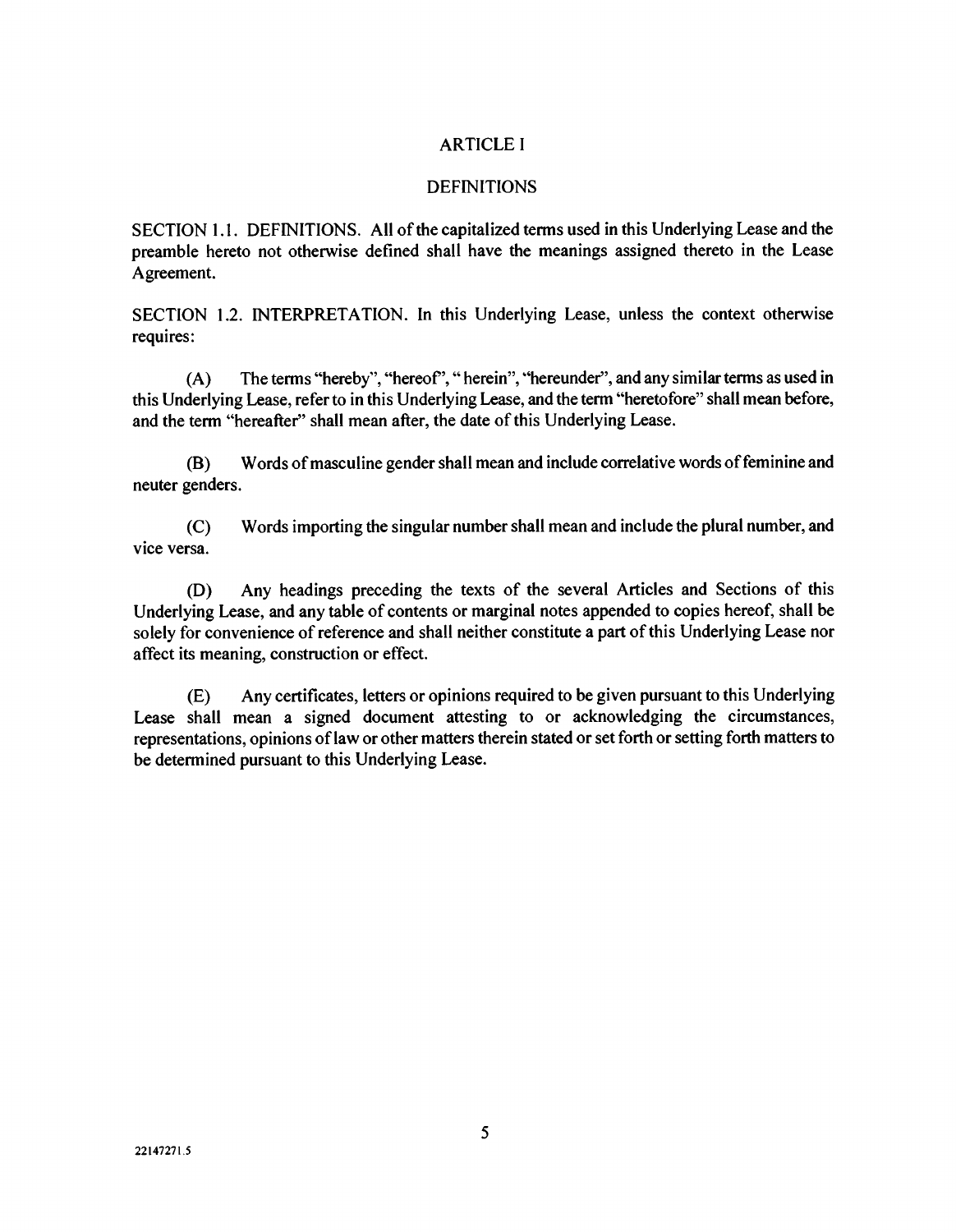### ARTICLE II

#### REPRESENTATIONS AND WARRANTIES

SECTION 2.1. REPRESENTATIONS AND WARRANTIES OF THE AGENCY. The Agency makes the following representations and warranties as the basis for the undertakings on its part herein contained:

(A) The Agency is duly established under the provisions of the Act and has the power to enter into this Underlying Lease and to carry out its obligations hereunder.

(B) Neither the execution and delivery of this Underlying Lease nor the consummation of the transactions contemplated hereby will conflict with or result in a breach by the Agency of any of the terms, conditions or provisions of the Act, the by-laws of the Agency or any order, judgment, agreement or instrument to which the Agency is a party or by which the Agency is bound, or will constitute a default by the Agency under any of the foregoing.

SECTION 2.2. REPRESENTATIONS AND WARRANTIES OF THE COMPANY. The Company makes the following representations and warranties as the basis for the undertakings on its part herein contained:

(A) The Company is a limited liability company duly organized and validly existing under the laws of the State of New York and all other jurisdictions in which its operations or ownership of Properties so require, and has the power to enter into this Underlying Lease and carry out its obligations hereunder and has been duly authorized to execute this Underlying Lease. This Underlying Lease and the transactions contemplated hereby have been duly authorized by all necessary action on the part of the sole member of the Company.

(B) Neither the execution and delivery of this Underlying Lease, the consummation of the transactions contemplated hereby nor the fulfillment of or compliance with the provisions of this Underlying Lease will (1) conflict with or result in a breach of any of the terms, conditions or provisions of the articles of organization or the third amended and restated limited liability company agreement of the Company or any order, judgment, agreement or instrument to which the Company is a party or by which the Company is bound, or constitute a default under any of the foregoing, or (2) result in the creation or imposition of any Lien of any nature upon any Property of the Company, or (3) require consent (which has not been heretofore received) under any restriction, agreement or instrument to which the Company is a party or by which the Company or any of its Property may be bound or affected, or (4) require consent (which has not been heretofore received) under, conflict with or violate any existing law, rule, regulation, judgment, order, writ, injunction or decree of any government, governmental instrumentality or court (domestic or foreign) having jurisdiction over the Company or any of the Property of the Company.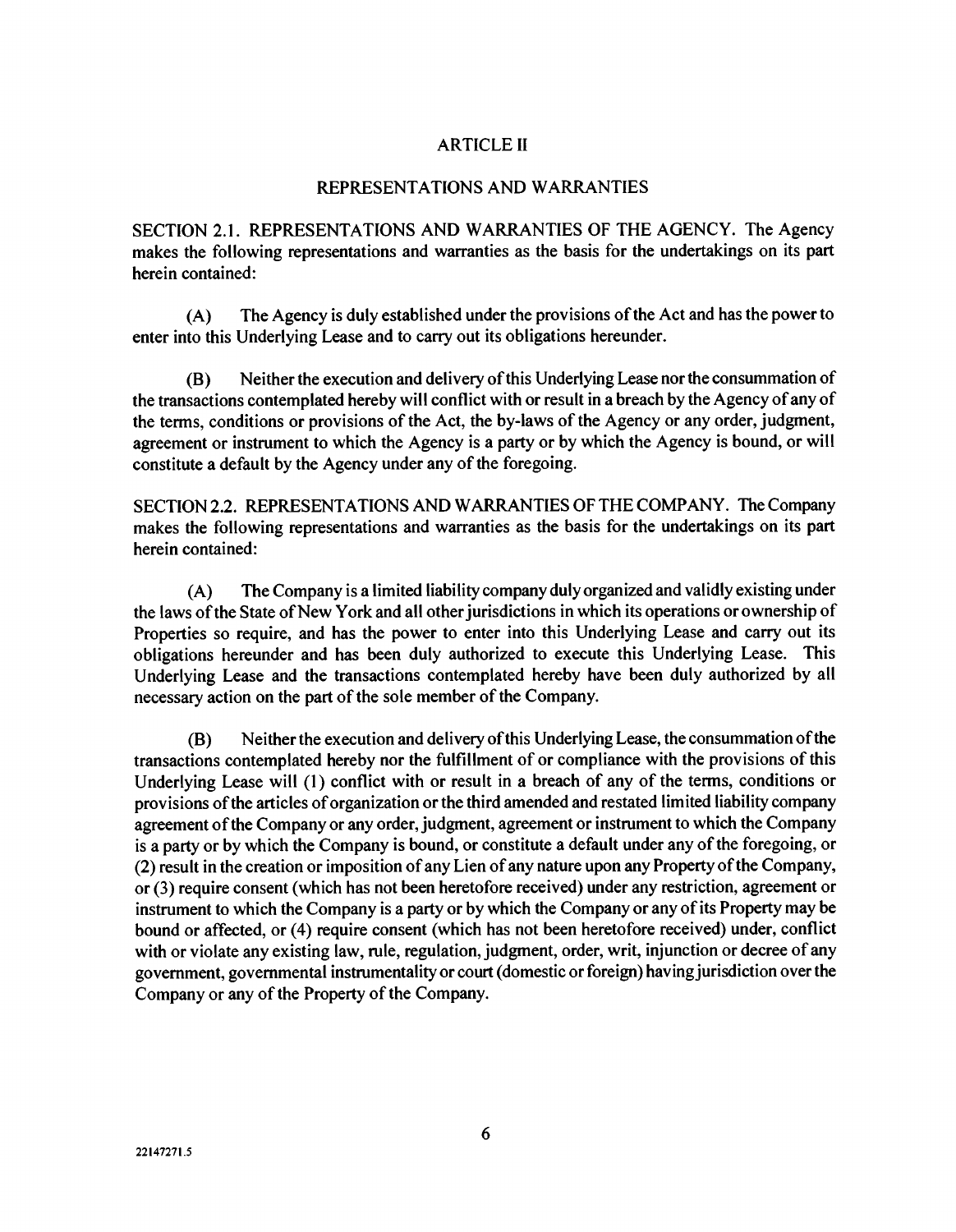### ARTICLE III

#### LEASE PROVISIONS

SECTION 3.1. LEASE. (A) The Company hereby demises and leases to the Agency, and the Agency hereby hires and leases from the Company, the Land, as said Land is more particularly described on  $Exhibit A$  attached hereto, and the improvements now and hereafter located thereon, including the Facility (the Land and the Facility being sometimes collectively referred to as the "Premises") for the term set forth in Section 3.2 hereof. The Premises are intended to include (1) all buildings and improvements now or hereafter located on the Land, (2) any strips or gores of land adjoining the Land, (3) any land lying in the bed of any street or avenue abutting the Land, to the centerline thereof, and (4) a non-exclusive right to use any easements or other rights in adjoining property inuring to the Company by reason of the Company's ownership of the Land.

(B) It is the intention of the Company and the Agency that the Agency shall hold leasehold title to the entire Premises. Accordingly, leasehold title to the Premises and any other improvements hereinafter constructed by the Agency and/or the Company on the Land shall vest in the Agency or its successors and assigns and, upon completion of the Project, to lease the Project Facility when the same is constructed thereon.

SECTION 3.2. TERM. (A) The term of this Underlying Lease (the "Term") shall commence as of February 1, 2022 (the "Commencement Date") and shall expire on the earlier to occur of  $(i)$  February 29, 2048, and (ii) so long as neither of the Lease Agreement nor the Company's right of possession as lessee thereunder shall have been terminated by the Agency pursuant to Article X thereof, the termination of the term of the Lease Agreement.

(B) So long as neither the Lease Agreement nor the Company's right, of possession as lessee thereunder shall have been terminated by the Agency pursuant to Article X thereof, upon any termination of this Underlying Lease, the Company shall prepare and the Agency will execute and deliver to the Company such instruments as the Company shall deem appropriate to evidence the release and discharge of this Underlying Lease.

SECTION 3.3. RENT. The rent payable by the Agency under this Underlying Lease shall be one dollar (\$1.00) and other good and valuable consideration, receipt of which is hereby acknowledged by the Company.

SECTION 3.4. ASSIGNMENT; LEASE AGREEMENT; NON-MERGER. (A) Except as provided in the Lease Agreement, the Agency shall not sell, assign or lease (other than pursuant to the Lease Agreement) its rights hereunder or the leasehold estate hereby created, except with the express written consent of the Company.

(B) Contemporaneously with the execution and delivery of this Underlying Lease, the Agency shall enter into the Lease Agreement, pursuant to which the Company as agent of the Agency agrees to undertake and complete the Project and the Agency agrees to lease the Premises to the Company. Pursuant to the Lease Agreement, the Company, as sublessee of the Premises under the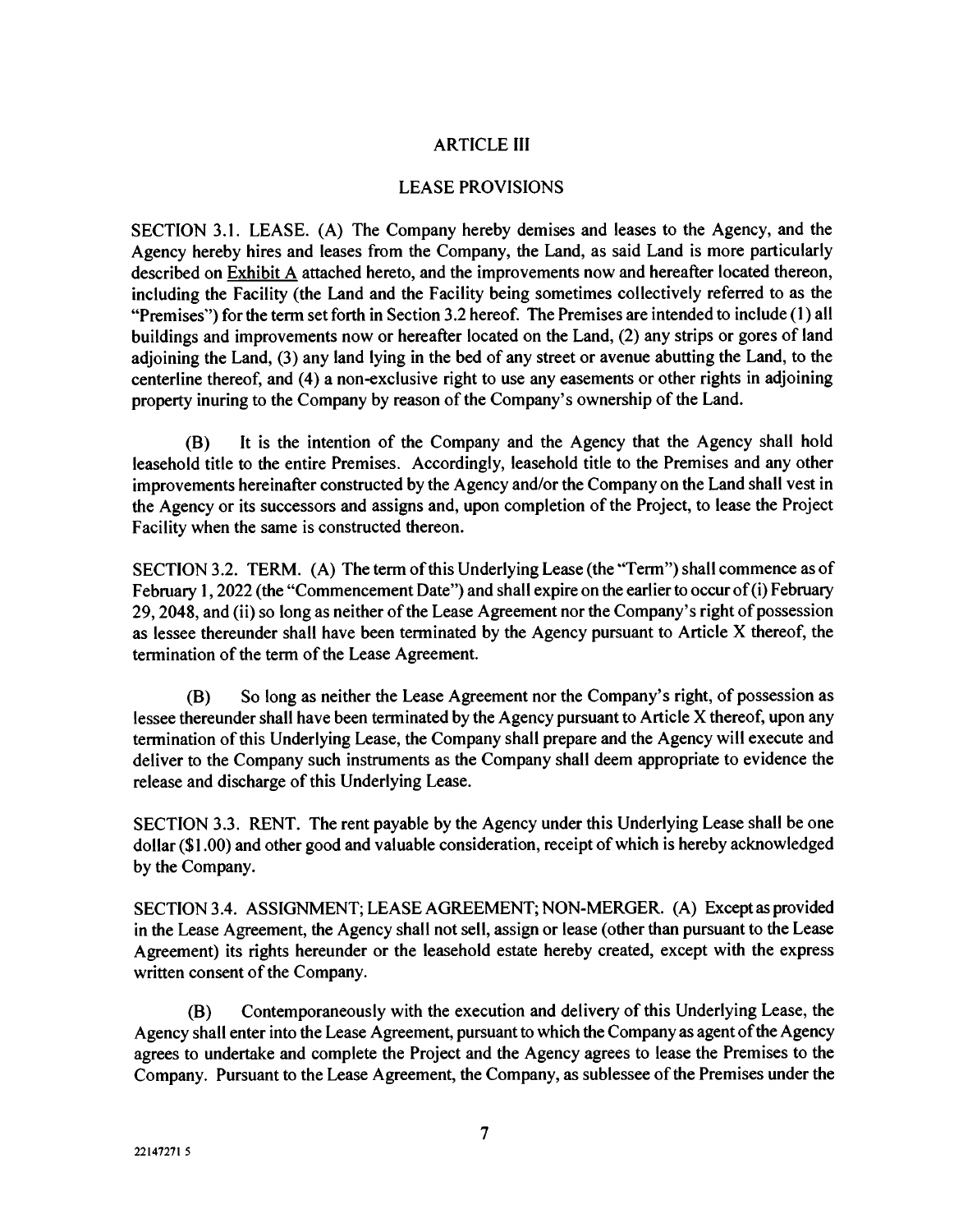Lease Agreement, is required to perform all of the Agency's obligations under this Underlying Lease. Accordingly, and notwithstanding anything to the contrary contained in this Underlying Lease, the Company shall not be entitled to declare a default hereunder or exercise any rights or remedies hereunder if any asserted default by the Agency hereunder relates to a failure by the Company, as sublessee of the Premises under the Lease Agreement, to perform its corresponding obligations under the Lease Agreement.

(C) Pursuant to the Lease Agreement and this Section 3.4, during the term of this Underlying Lease, there shall be no merger of this Underlying Lease or of the leasehold estate created by this Underlying Lease with the fee estate in the Premises or any part thereof by reason of the fact that the same person, firm, corporation or other entity may acquire or own or hold, directly or indirectly, (A) this Underlying Lease or the leasehold estate created by this Underlying Lease or any interest in this Underlying Lease or in any such leasehold estate, (B) the Lease Agreement or the leasehold estate created by the Lease Agreement or any interest in the Lease Agreement or in any such leasehold estate and (C) the fee estate in the Premises or any part thereof or any interest in such fee estate, and no such merger shall occur unless and until all corporations, firms and other entities, including any mortgagee having any interest in (1) this Underlying Lease or the leasehold estate created by this Underlying Lease, (2) the Lease Agreement or the leasehold estate created by the Lease Agreement and (3) the fee estate in the Premises or any part thereof or any interest in such fee estate, shall join in a written instrument effecting such merger and shall duly record the same.

SECTION 3.5. ADDITIONS, ALTERATIONS AND IMPROVEMENTS. The Company shall have the right, from time to time, to make such changes, additions, improvements and alterations, demolition or new construction, structural or otherwise, to the Premises as the Company shall deem necessary or desirable. The Agency shall have a leasehold interest in any improvements now located or hereafter constructed upon the Premises, and in any modifications, additions, restrictions, repairs and replacements thereof during the term of this Underlying Lease, except as provided in the Lease Agreement.

SECTION 3.6. QUIET ENJOYMENT. (A) Pursuant to the terms of the Lease Agreement, the Company has the exclusive right to possess and make improvements to the Premises leased hereby.

(B) The Agency, upon paying the rent and observing and keeping all covenants, warranties, agreements and conditions of this Underlying Lease on the Agency's part to be kept, shall quietly have, hold and enjoy the Premises during the Term.

SECTION 3.7. LIENS. So long as neither the Lease Agreement nor the Company's right of possession as lessee thereunder shall have been terminated by the Agency pursuant to Article X thereof, the Agency shall not, directly, or indirectly, create or permit to be created, any mortgage, lien, encumbrance or other charge upon, or pledge of, the Premises or the Agency's interest therein without the Company's prior written consent.

SECTION 3.8. TAXES. (A) It is recognized that, under the provisions of the Act, the Agency is required to pay no taxes or assessments upon any property acquired by it or under its jurisdiction or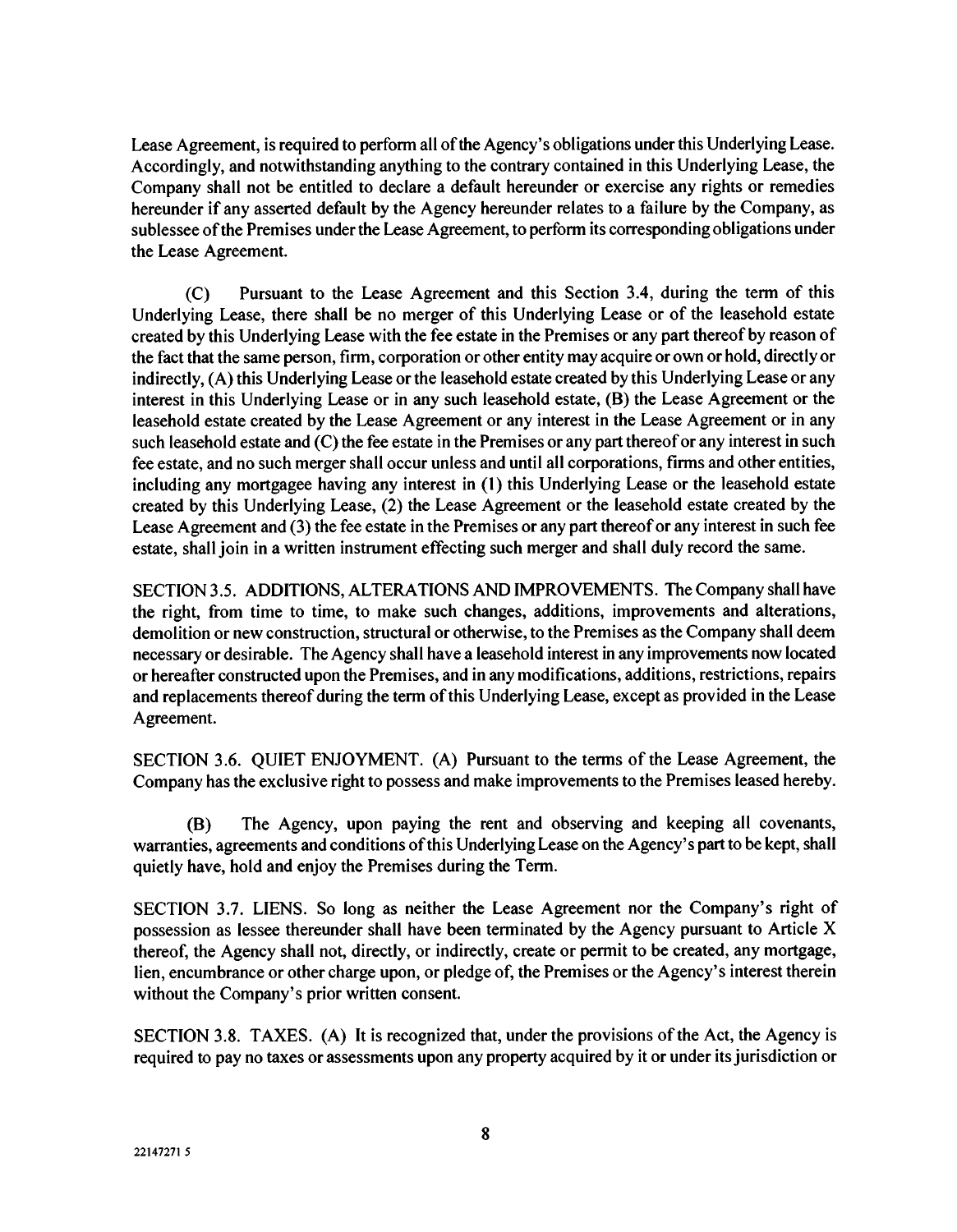control or supervision. The Company has agreed to pay all taxes levied against the Premises to the extent set forth in the Lease Agreement and the Payment in Lieu of Taxes Agreement.

(B) Pursuant to the Lease Agreement and the Payment in Lieu of Tax Agreement, the Agency has agreed to apply for the tax exemptions respecting the Premises to which the Agency may be entitled pursuant to the Act, upon the condition that the Company make certain payments in lieu of taxes respecting the Premises, as more fully set forth in the Lease Agreement and the Payment in Lieu of Tax Agreement. The Agency agrees to apply for any tax exemptions to which the Agency may be entitled with respect to the Premises.

(C) In the event that (1) the Agency's interest in the Premises shall be conveyed to the Company, (2) on the date on which the Company obtains the Agency's interest in the Premises, the Premises shall be assessed as exempt upon the assessment roll of any one or more of any taxing entities, and (3) the fact of obtaining title to the Agency's interest in the Premises shall not immediately obligate the Company to make pro rata tax payments pursuant to legislation similar to Chapter 635 of the 1978 Laws of the State (codified as subsection 3 of Section 302 of the Real Property Tax Law and Section 520 of the Real Property Tax Law), the Company shall be obligated to make payments in lieu of taxes to the respective receivers of taxes in amounts equal to those amounts which would be due from the Company as real property taxes with respect to the Premises if the Agency did not have a leasehold interest in the Premises until the first tax year in which the Premises shall appear on the tax rolls of the various taxing entities having jurisdiction over the Premises as a taxable parcel.

SECTION 3.9. MAINTENANCE. Pursuant to the Lease Agreement, during the term of this Underlying Lease, the Company has agreed, at the Company's sole cost and expense, to keep and maintain or cause to be kept and maintained the Project Facility (including the Premises and all improvements now or hereafter located thereon) in good order and condition and make or cause to be made all repairs thereto, interior and exterior, structural and nonstructural, ordinary and extraordinary, and foreseen and unforeseen. The Agency will have no responsibility with respect to the foregoing.

SECTION 3.10. CONDEMNATION. Subject to the provisions of the Lease Agreement, in the event of a total, substantial or partial taking by eminent domain or for any public or quasi-public use under any statute (or voluntary transfer or conveyance to the condemning agency under threat of condemnation), the Agency shall be entitled to its costs and expenses incurred with respect to the Premises (including any unpaid amounts due pursuant to the Basic Documents and the costs of participating in such condemnation proceeding or transfer), and thereafter the Agency shall not participate further in any condemnation award.

SECTION 3.11. SUBORDINATION OF UNDERLYING LEASE. This Underlying Lease and any and all modifications, amendments, renewals and extensions thereof is subject and subordinate (except with respect to the Unassigned Rights) to any mortgage or mortgages which may be granted by the Company (and the Agency if applicable) on the Project Facility or any portion thereof and to any and all refinancings, modifications, amendments, consolidations, extensions, renewals, replacements and increases thereof.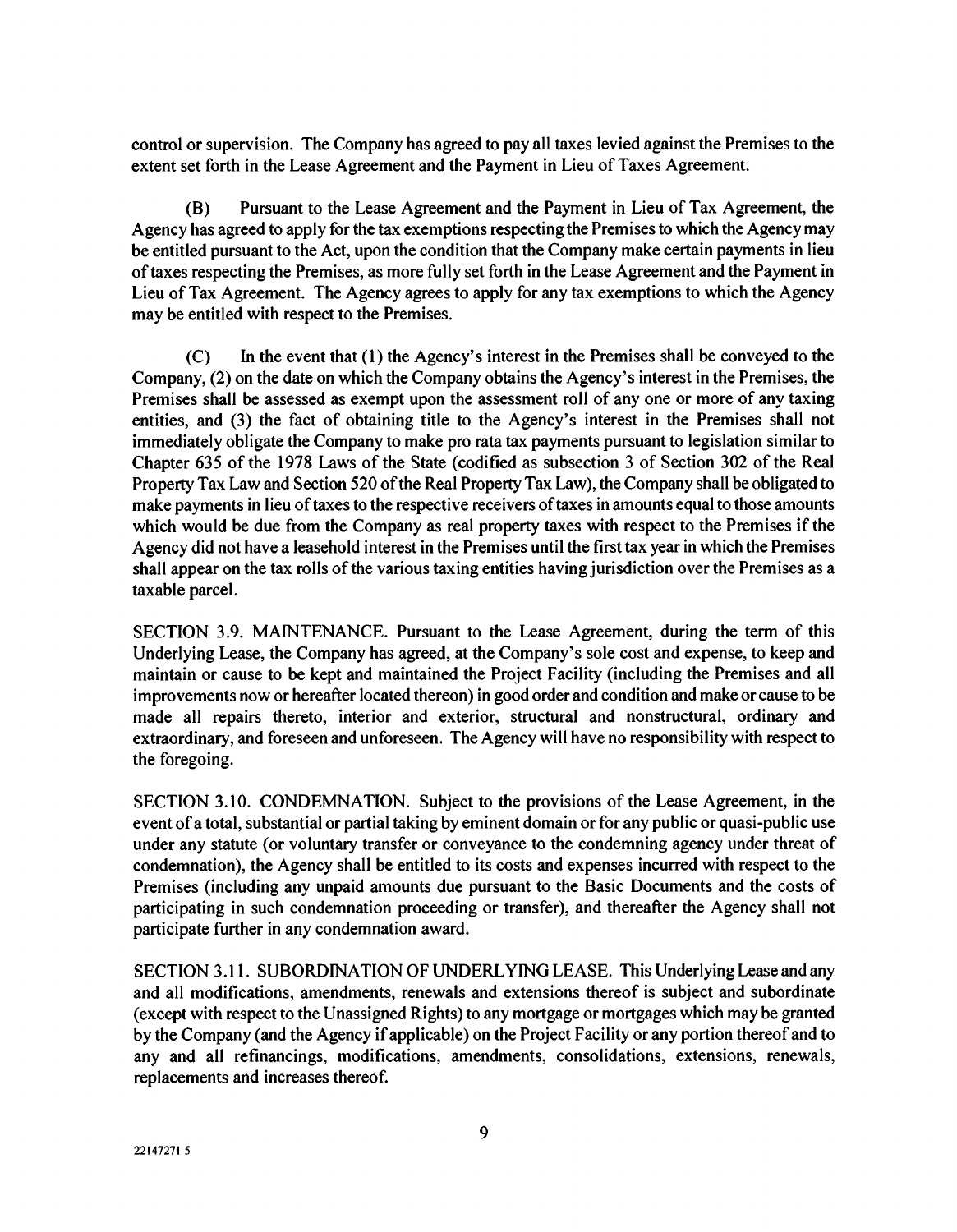#### ARTICLE IV

#### EVENTS OF DEFAULT AND REMEDIES

SECTION 4.1. DEFAULT. (A) Anyone or more of the following events shall constitute an "Event of Default" under this Underlying Lease:

(1) The failure of the Agency (or the Company on behalf of the Agency) to pay the rent due pursuant to this Underlying Lease within fifteen (15) days after written notice to the Agency specifying the nature of such default; or

(2) The failure of the Agency (or the Company on behalf of the Agency) to observe and perform any covenant, condition or agreement on its part to be performed (other than as referred to in paragraph (1) above) and continuance of such failure for a period of thirty (30) days after written notice to the Agency specifying the nature of such default; provided that if by reason of the nature of such default the same cannot be remedied within thirty (30) days, failure of the Agency (or the Company on behalf of the Agency) to proceed promptly to cure the same and thereafter prosecute the curing of such default with due diligence.

(B) Notwithstanding the provisions of Section 4.1 (A) hereof, if by reason of force majeure (as hereinafter defined) either party hereto shall be unable, in whole or in part, to carry out its obligations under this Underlying Lease and if such party shall give notice and full particulars of such force majeure in writing to the other party within a reasonable time after the occurrence of the event or cause relied upon, the obligations under this Underlying Lease of the party giving such notice so far as they are affected by such force majeure, shall be suspended during the continuance of the inability, which shall include a reasonable time for the removal of the effect thereof. The suspension of such obligations for such period pursuant to this subsection (B) shall not be deemed an event of default under this Section. The term "force majeure" as used herein shall include, without limitation, acts of God, strikes, lockouts or other industrial disturbances, acts of public enemies, orders of any kind of government authority or any civil or military authority, hurricanes, storms, floods, washouts, droughts, arrests, restraint of government and people, civil disturbances, explosions, breakage or accident to machinery, transmission pipes or canals, and partial or entire failure of utilities. It is agreed that the settlement of strikes, lockouts and other industrial disturbances shall be entirely within the discretion of the party having difficulty and the party having difficulty shall not be required to settle any strike, lockout or other industrial disturbances by acceding to the demands of the opposing party or parties. Notwithstanding anything to the contrary contained herein, "force majeure" shall not include any acts or events caused by the negligence of the Company.

SECTION 4.2. REMEDIES ON DEFAULT. Whenever any Event of Default hereunder by one party hereto shall have occurred and be continuing for more than thirty (30) days after written notice of default by the other party, the other party may enforce the provisions of this Underlying Lease and may enforce and protect its right by a suit or suits in equity or at law for (1) the specific performance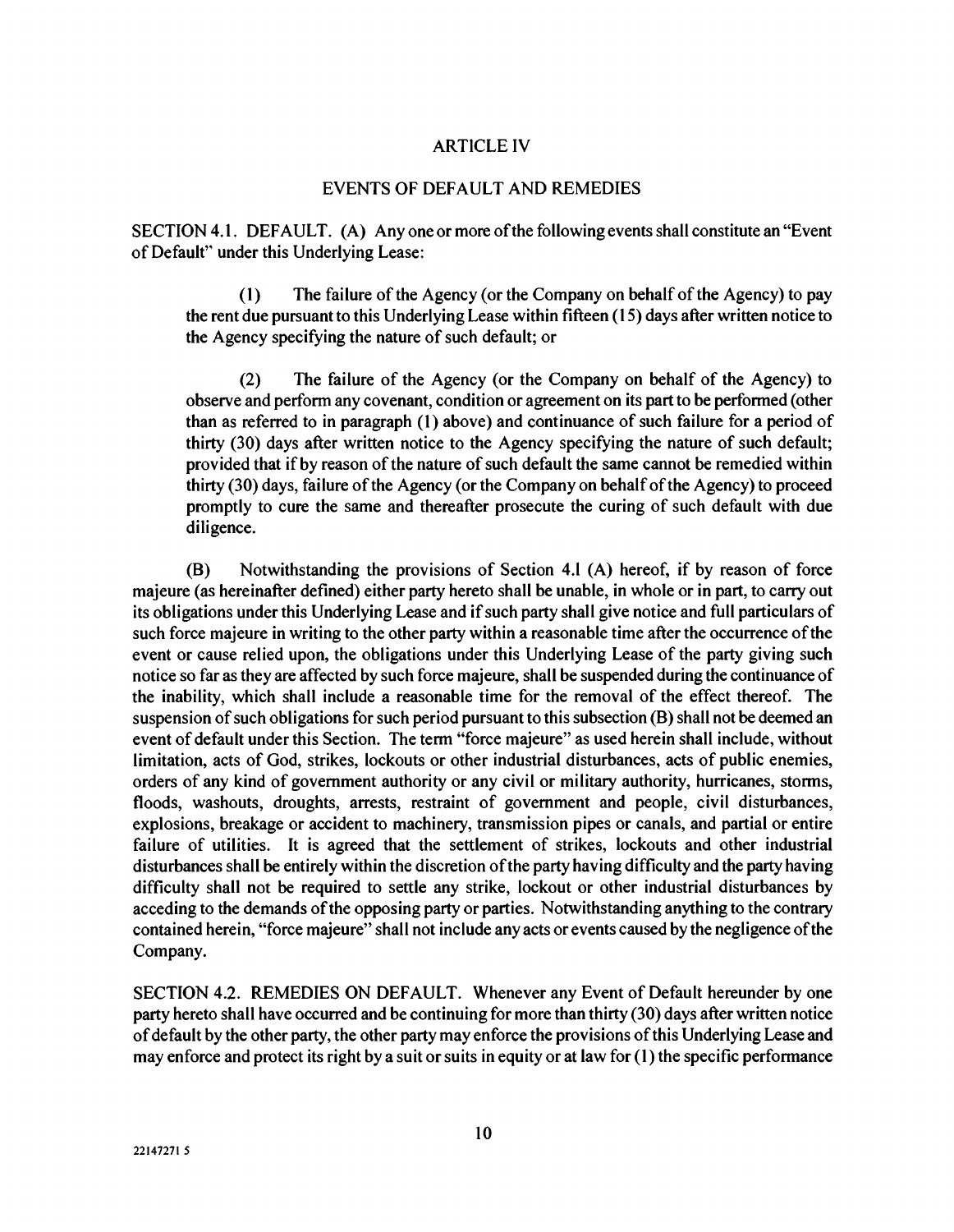of any covenant or agreement contained herein or (2) any other appropriate legal or equitable remedy.

SECTION 4.3. REMEDIES CUMULATIVE. No remedy herein conferred upon or reserved to the Company is intended to be exclusive of any other available remedy, but each and every such remedy shall be cumulative and in addition to every other remedy given under this Underlying Lease or now or hereafter existing at law or in equity. No delay or omission to exercise any right or power accruing upon any default shall impair any such right or power or shall be construed to be a waiver thereof, but any such right and power may be exercised from time to time and as often as may be deemed expedient.

SECTION 4.4. NO ADDITIONAL WAIVER IMPLIED BY ONE WAIVER. In the event any agreement contained herein should be breached by either party and thereafter such breach be waived by the other party, such waiver shall be limited to the particular breach so waived and shall not be deemed to waive any other breach hereunder.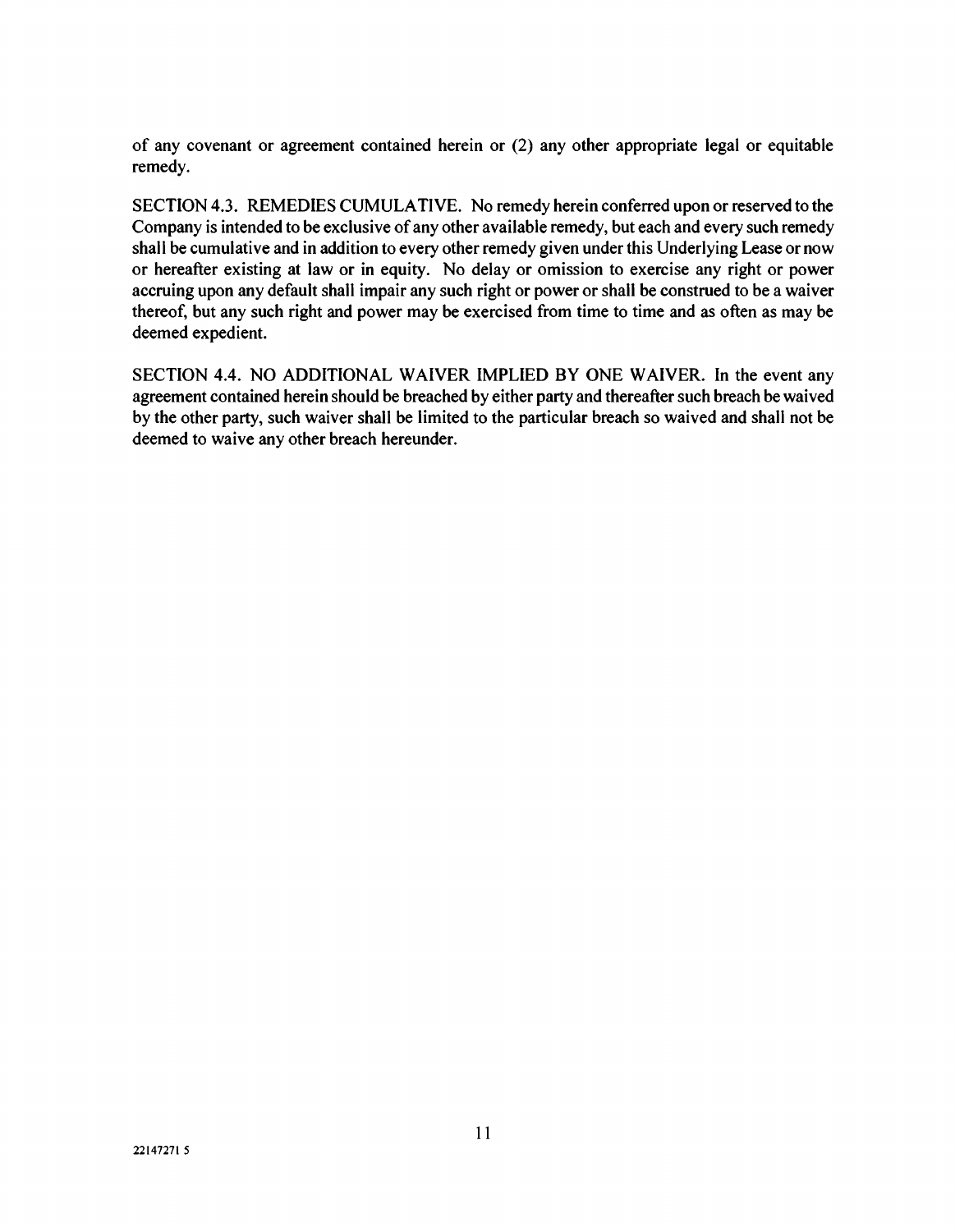### ARTICLE V

#### MISCELLANEOUS

SECTION 5.1. SURRENDER. (A) The Agency shall, on the last day of the Term or on the last day of any earlier termination of the Term, surrender and deliver the Premises and all buildings, improvements, alterations, equipment and fixtures located thereon to the possession and use of the Company without delay and in good order, condition and repair, except for reasonable wear and tear.

(B) On the last day of the Term or on the last day of any earlier termination of the Term, title to all buildings, improvements, alterations, equipment located on the Premises shall automatically, and without the need of any further or additional instrument, vest in the Company. Notwithstanding the foregoing, upon the reasonable request of the Company, the Agency shall execute and deliver to the Company an instrument in the form of Exhibit C to the Lease Agreement to be recorded to confirm this vesting of title.

SECTION 5.2. NOTICES. (A) All notices, certificates and other communications hereunder shall be in writing and shall be sufficiently given and shall be deemed given when (1) sent to the applicable address stated below by registered or certified mail, return receipt requested, or by such other means as shall provide the sender with documentary evidence of such delivery, or (2) delivery is refused by the addressee, as evidenced by an affidavit of the Person who attempted to effect such delivery.

(B) The addresses to which notices, certificates and other communications hereunder shall be delivered are as follows:

IF TO THE COMPANY:

GSPP Sentinel Heights Road, LLC 1 Landmark Square, Suite 320 Stamford, Connecticut 06901 Attention: Scott Kerner

WITH A COPY TO:

GSPP Sentinel Heights Road, LLC c/o Green Street Power Partners, LLC 1830 East Park Ave., Suite 201 Tallahassee, FL 32301 Attn: Debi Galler, Esq. General Counsel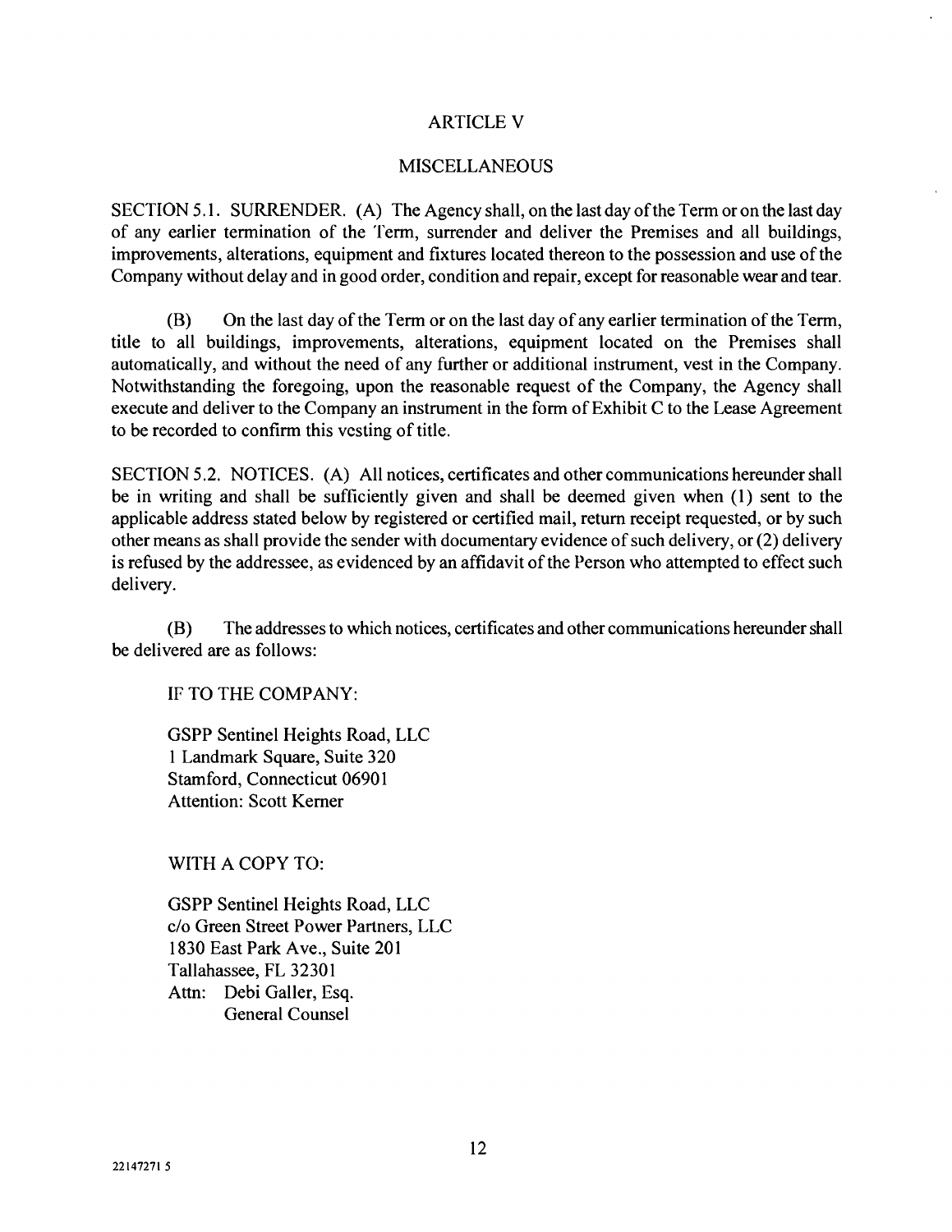### IF TO THE AGENCY:

Onondaga County Industrial Development Agency 333 West Washington Street, Suite 130 Syracuse, New York 13202 Attention: Executive Director

### WITH A COPY TO:

Barclay Damon LLP Barclay Damon Tower 125 East Jefferson Street Syracuse, New York 13202 Attention: Jeffrey W. Davis, Esq.

(C) The Agency and the Company may, by notice given hereunder, designate any further or different addresses to which subsequent notices, certificates or other communications shall be sent.

SECTION 5.3. APPLICABLE LAW. This Underlying Lease shall be governed exclusively by the applicable laws of the State.

SECTION 5.4. BINDING EFFECT. This Underlying Lease shall inure to the benefit of, and shall be binding upon the Agency and the Company and their respective successors and assigns; provided, that, except as provided elsewhere herein or in the Lease Agreement, the interest of the Agency in this Underlying Lease may not be assigned, sublet or otherwise transferred without the prior written consent of the Company.

SECTION 5.5. SEVERABILITY. If any one or more of the covenants or agreements provided herein on the part of the Agency or the Company to be performed shall, for any reason, be held or shall, in fact, be inoperative, unenforceable or contrary to law in any particular case, such circumstance shall not render the provision in question inoperative or unenforceable in any other case or circumstance. Further, if any one or more of the phrases, sentences, clauses, paragraphs or sections herein shall be contrary to law, then such covenant or covenants or agreement or agreements shall be deemed separable from the remaining provisions hereof and shall in no way affect the validity of the other provisions of this Underlying Lease.

SECTION 5.6. AMENDMENTS, CHANGES AND MODIFICATIONS. This Underlying Lease may not be amended, changed, modified, altered or terminated, except by an instrument in writing signed by the parties hereto.

SECTION 5.7. EXECUTION OF COUNTERPARTS. This Underlying Lease may be executed in several counterparts, each of which shall be an original and all of which shall constitute but one and the same instrument.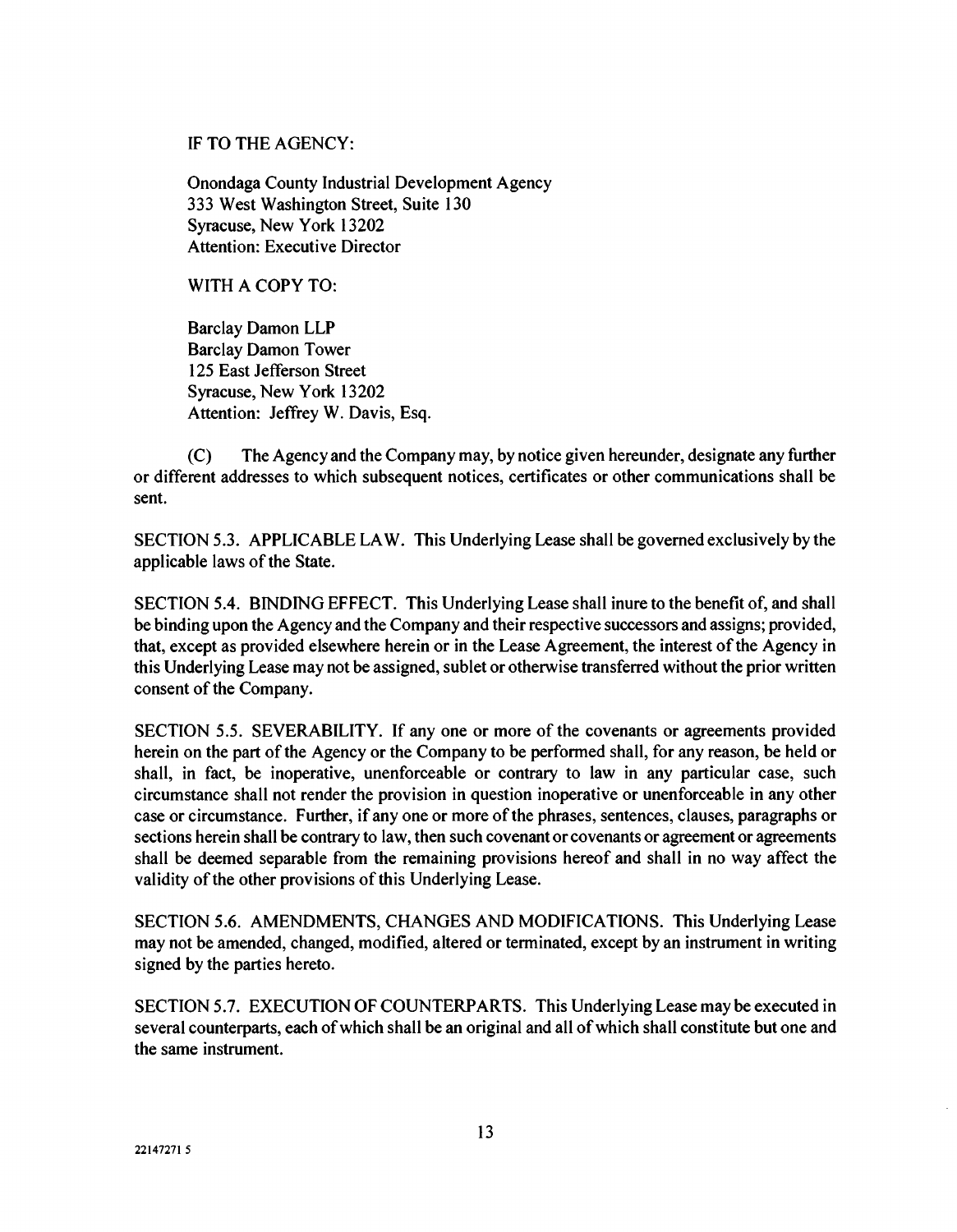SECTION 5.8. TABLE OF CONTENTS AND SECTION HEADINGS NOT CONTROLLING. The Table of Contents and the headings of the several Sections in this Underlying Lease have been prepared for convenience of reference only and shall not control, affect the meaning of or be taken as an interpretation of any provision of this Underlying Lease.

SECTION 5.9. NO RECOURSE; SPECIAL OBLIGATION. (A) The obligations and agreements of the Agency contained herein and in the other Basic Documents shall be deemed the obligations and agreements of the Agency, and not of any member, officer, agent (other than the Company) or employee of the Agency in his/her individual capacity, and the members, officers, agents (other than the Company) and employees of the Agency shall not be liable personally hereon or thereon or be subject to any personal liability or accountability based upon or in respect hereof or thereof or of any transaction contemplated hereby or thereby.

(B) The obligations and agreements of the Agency contained herein and in the other Basic Documents shall not constitute or give rise to an obligation of the State of New York or the County of Onondaga, New York, and neither the State of New York nor the County of Onondaga, New York shall be liable hereon or thereon and, further, such obligations and agreements shall not constitute or give rise to a general obligation of the Agency, but rather shall constitute limited obligations of the Agency payable solely from the revenues of the Agency derived and to be derived from the lease, sale or other disposition of the Project Facility.

(C) No order or decree of specific performance with respect to any of the obligations of the Agency hereunder or under the other Basic Documents shall be sought or enforced against the Agency unless (1) the party seeking such order or decree shall first have requested the Agency in writing to take the action sought in such order or decree of specific performance, and ten (10) days shall have elapsed from the date of receipt of such request, and the Agency shall have refused to comply with such request (or, if compliance therewith would reasonably be expected to take longer than ten (10) days, shall have failed to institute and diligently pursue action to cause compliance with such request) or failed to respond within such notice period, (2) if the Agency refuses to comply with such request and the Agency's refusal to comply is based on its reasonable expectation that it will incur fees and expenses, the party seeking such order or decree shall have placed in an account with the Agency an amount or undertaking sufficient to cover such reasonable fees and expenses, and (3) if the Agency refuses to comply with such request and the Agency's refusal to comply is based on its reasonable expectation that it or any of its members, officers, agents (other than the Company) or employees shall be subject to potential liability, the party seeking such order or decree shall (a) agree to indemnify and hold harmless the Agency and its members, officers, agents (other than the Company) and employees against any liability incurred as a result of its compliance with such demand, and (b) if requested by the Agency, furnish to the Agency satisfactory security to protect the Agency and its members, officers, agents (other than the Company) and employees against all liability expected to be incurred as a result of compliance with such request.

SECTION 5.10. RECORDING. The Agency and the Company agree that a Memorandum of this Underlying Lease shall be recorded by the Agency in the appropriate office of the County Clerk of Onondaga County, New York.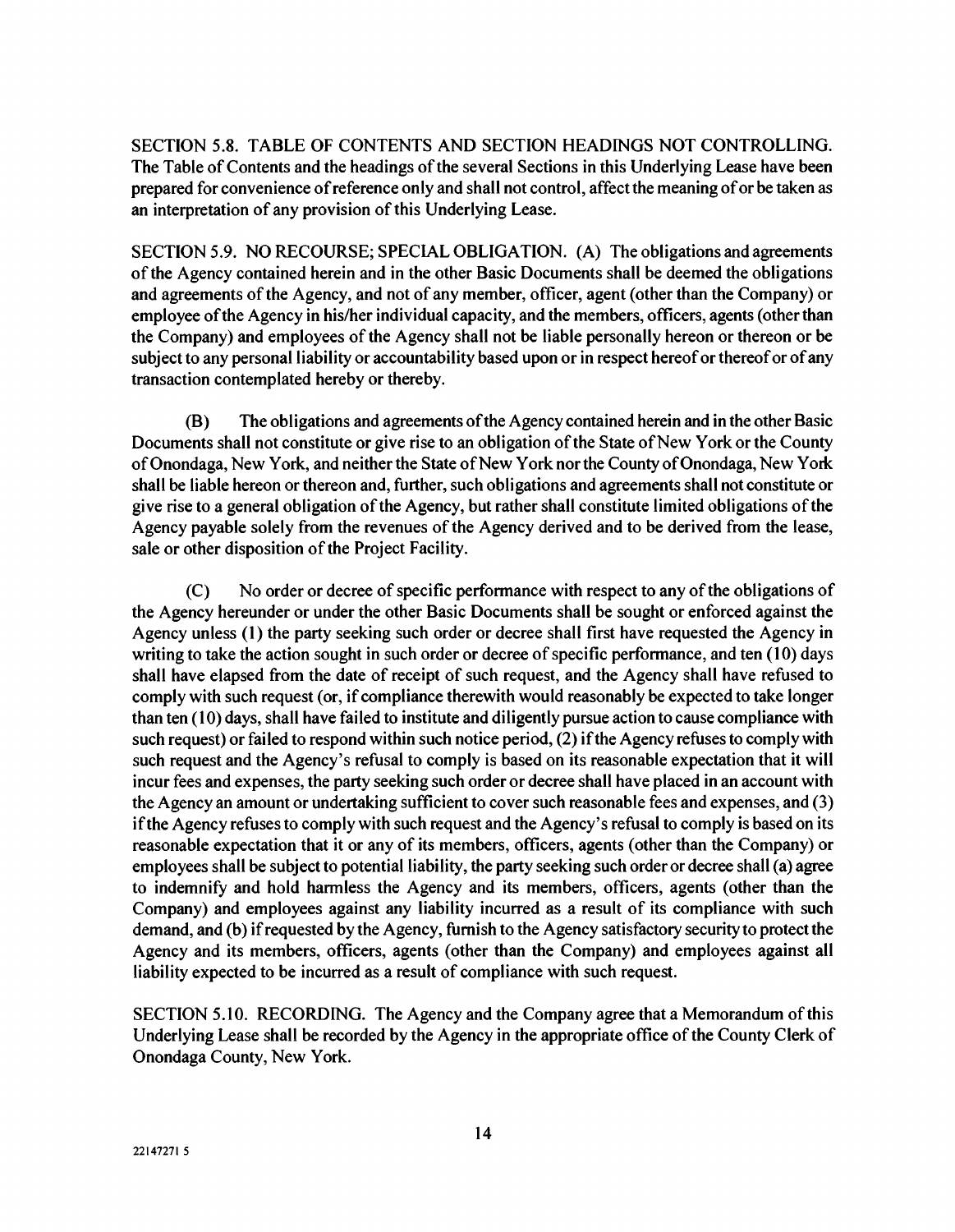SECTION 5.11. INDEMNIFICATION. The Company hereby releases the Agency and its members, officers, agents (other than the Company) and employees from, agrees that the Agency and its members, officers, agents (other than the Company) and employees shall not be liable for and agrees to indemnify, defend and hold the Agency and its members, officers, agents (other than the Company) and employees harmless from and against any and all (i) claims and liability for loss or damage to Property or any injury to or death of any and all persons that may be occasioned by any cause whatsoever pertaining to the Project Facility or arising by reason of or in connection with the occupation or the use thereof or the presence on, in or about the Project Facility, or (ii) claims and liability for loss or damages from the execution, delivery or performance of the Basic Documents, or (iii) liability arising from or expense incurred by the Agency's providing financial assistance, as such term is defined in Section 854(14) of the General Municipal Law of the State, including, without limiting the generality of the foregoing, all claims arising from the exercise by the Company of the authority conferred upon it pursuant to the Basic Documents, any sales or use taxes which are or may be payable with respect to goods supplied or services rendered with respect to the Project Facility and all causes of action and reasonable attorneys' fees and any other expenses incurred in defending any suits or actions which may arise as a result of any of the foregoing, provided that any such claims, causes of action, judgments, losses, damages, liabilities or expenses of the Agency and its members, officers, employees and agents are not incurred or do not result from the intentional or willful wrongdoing of the Agency or any of its members, officers, agents (other than the Company) or employees. The foregoing indemnities shall apply notwithstanding the fault or negligence on the part of the Agency or any of its officers, members, agents (other than the Company) or employees and notwithstanding the breach of any statutory obligation or any rule of comparative or apportioned liability.

(B) Notwithstanding anything contained in the Basic Documents to the contrary, whenever the Company is obligated under the Basic Documents to indemnify and hold harmless the Agency, its directors, members, officers, agents (except the Company) or employees, the Company shall be given prompt notice of any matter that arises requiring indemnification, but failure to give such notice shall not constitute a defense hereunder nor in any way impair the obligations of the Company under this Section provided that such failure does not materially prejudice the Company in its ability to defend the Agency or materially impair the Company's defense. The Company shall have the right to defend the Agency, its directors, members, officers, agents (except the Company) and employees, and provided the Company promptly and continuously thereafter defends the Agency, its directors, members, officers, agents (except the Company) and employees, no other attorneys' fees of the Agency, its directors, members, officers, agents (except the Company) and employees shall be payable by the Company.

(C) Notwithstanding the provisions of subsection (B) hereof, the Agency retains the right to defend itself in any action or actions covered by the indemnities in the Basic Documents, which in the reasonable opinion of the Agency, its directors, members, officers, agents (except the Company) or employees, independent counsel is necessary to protect the interests of the Agency due to the failure or inability of the Company to defend the Agency consistent with contemporary legal standards. In any such defense of itself, the Agency shall select its own counsel, and any and all reasonable out-of-pocket costs of such defense, including, without limitation, attorney and disbursement fees, court costs, and litigation expenses shall be paid by the Company.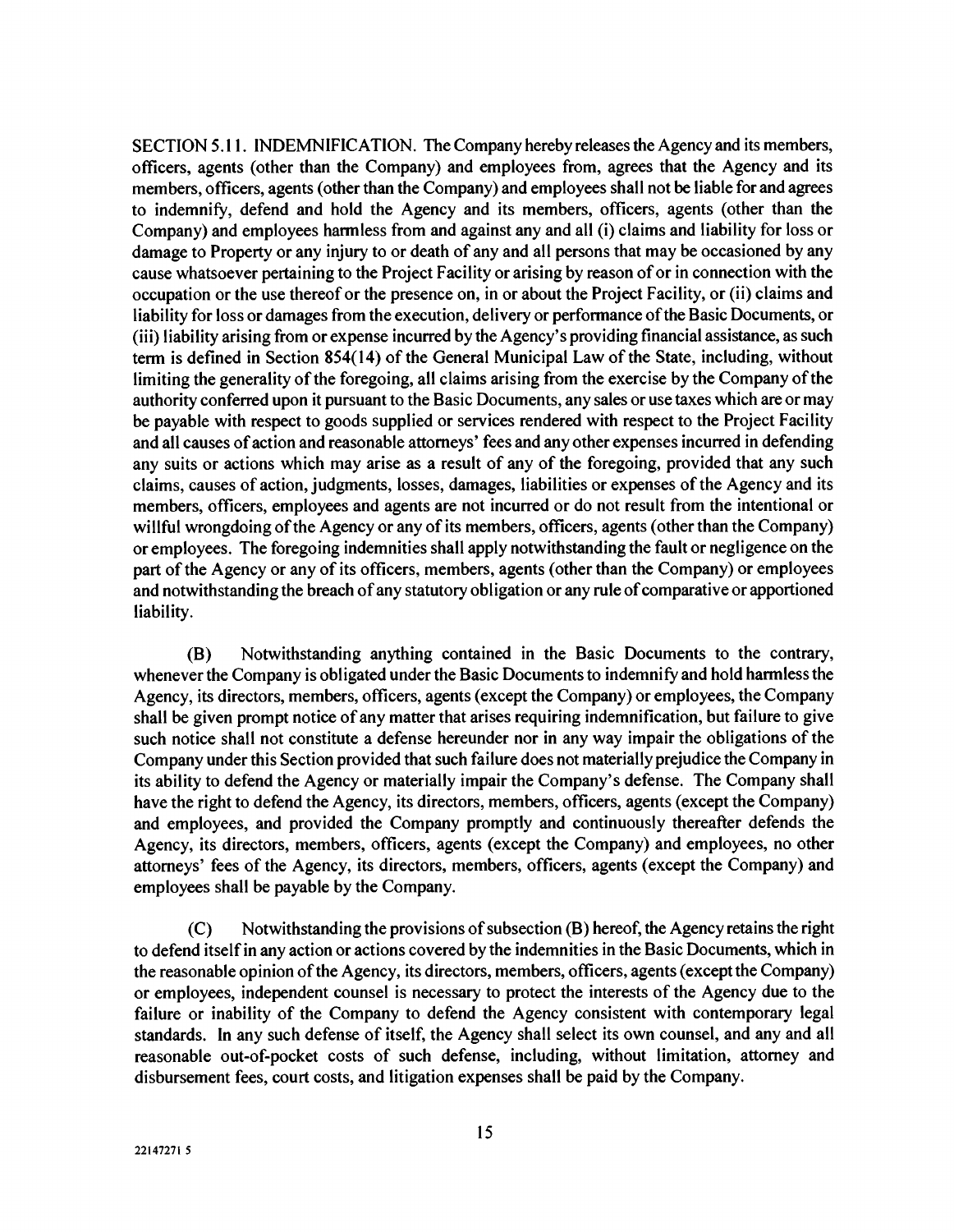SECTION 5.12. AGREEMENT TO PAY ATTORNEYS' FEES AND EXPENSES. In the event either party should default under any of the provisions of this Underlying Lease and the other party should employ attorneys or incur other expenses for the collection of amounts payable hereunder or the enforcement of performance or observance of any obligations or agreements on the part of the defaulting party herein contained, the defaulting party shall, on demand therefor, pay to the other party the reasonable fees of such attorneys and such other expenses so incurred, whether an action is commenced or not.

[REMAINDER OF PAGE INTENTIONALLY LEFT BLANK]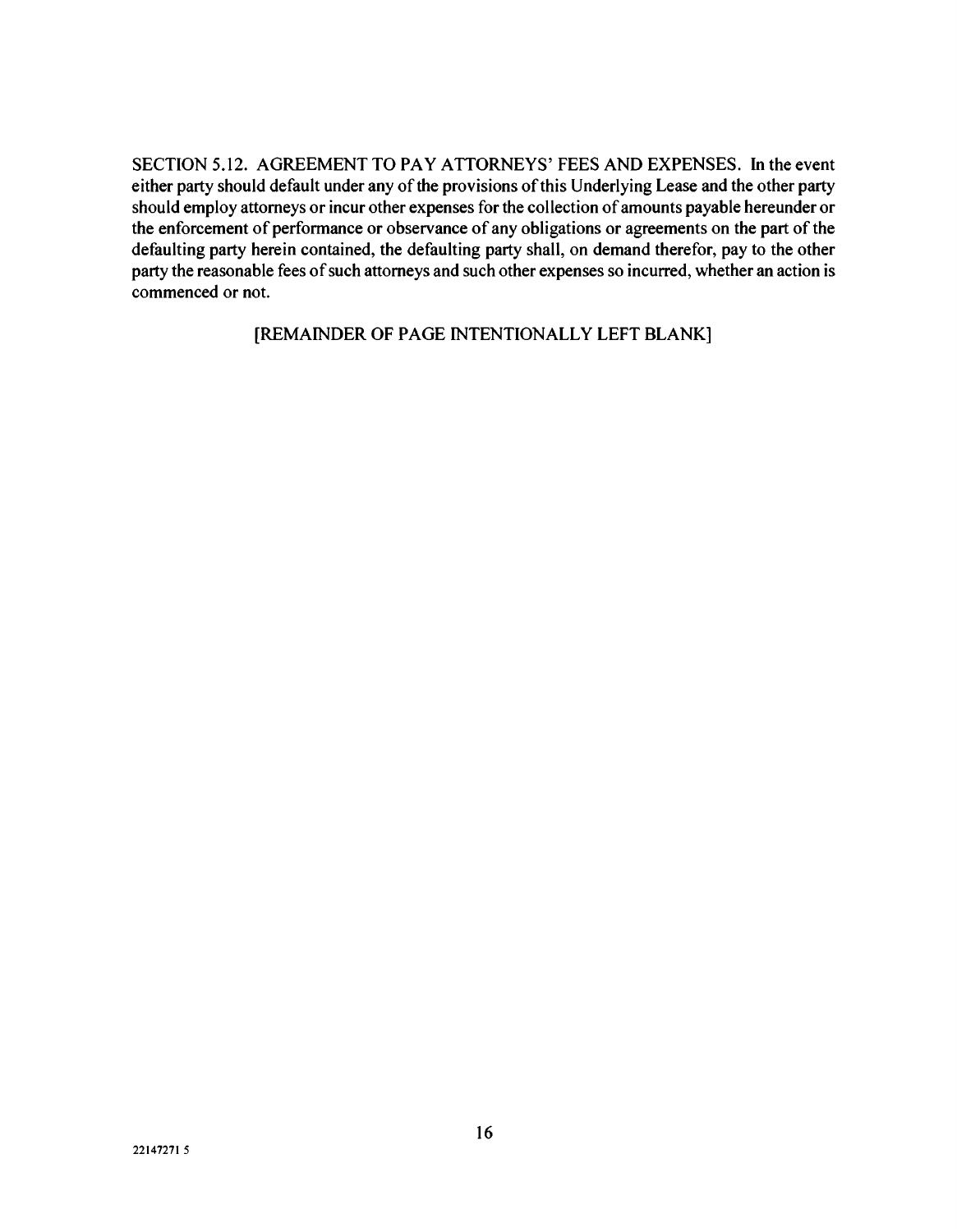IN WITNESS WHEREOF, the Agency and the Company have caused this Underlying Lease to be executed in their respective names by their respective duly authorized representatives and to be dated as of the day and year first above written.

> ONONDAGA COUNTY INDUSTRIAL DEVELOPMENT AGENCY

By:

Robert M. Petrovich Executive Director

STATE OF NEW YORK

)  $J$ .  $D$ ... )

COUNTY OF ONONDAGA

On the  $2\lambda$  day of February in the year 2022 before me, the undersigned, a notary public in and for the State of New York, personally appeared Robert M. Petrovich, personally known to me or proved to me on the basis of satisfactory evidence to be the individual whose name is subscribed to the within instrument and acknowledged to me that he executed the same in his capacity, and that by his signature on the instrument, the individual, or the person upon behalf of which the individual acted, executed the instrument.

Notary



Signature Page to Underlying Lease Page 1 of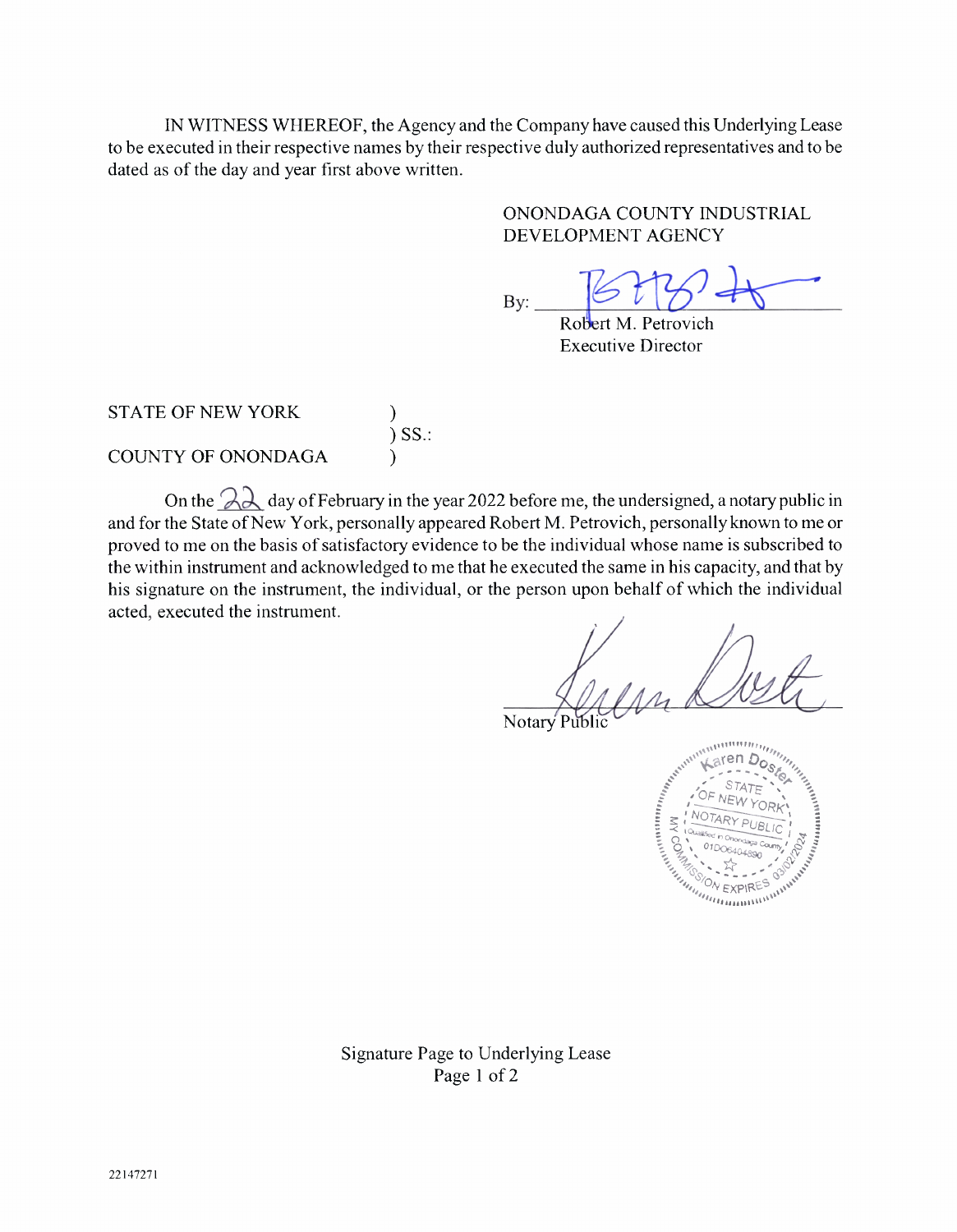#### GSPP SENTINEL HEIGHTS ROAD, LLC

By: GSPP F&C Fund I, LLC, its sole member By: GSPP F&C Class B, LLC, its managing member By: GSPP Holdeo II, LLC, its manager

By: Scott Kerner

Manager

#### STATE OF CONNECTICUT COUNTY OF Fairfield )  $J$   $\cup$   $\cup$   $\ldots$ )

On the  $\frac{1}{4}$  day of December in the year 2021 before me, the undersigned, a notary public in and for the State of Connecticut, personally appeared Scott Kerner, personally known to me or proved to me on the basis of satisfactory evidence to be the individual whose name is subscribed to the within instrument and acknowledged to me that he executed the same in his capacity, and that by his signature on the instrument, the individual, or the person upon behalf of which the individual acted, executed the instrument.

Notary Public

STEPHANIE S. SANTANA NOTARY PUBLIC OF CONNECTICUT Comm.# 174888 My Commission Expires 9/30/2022

Signature Page to Underlying Lease Page 2 of 2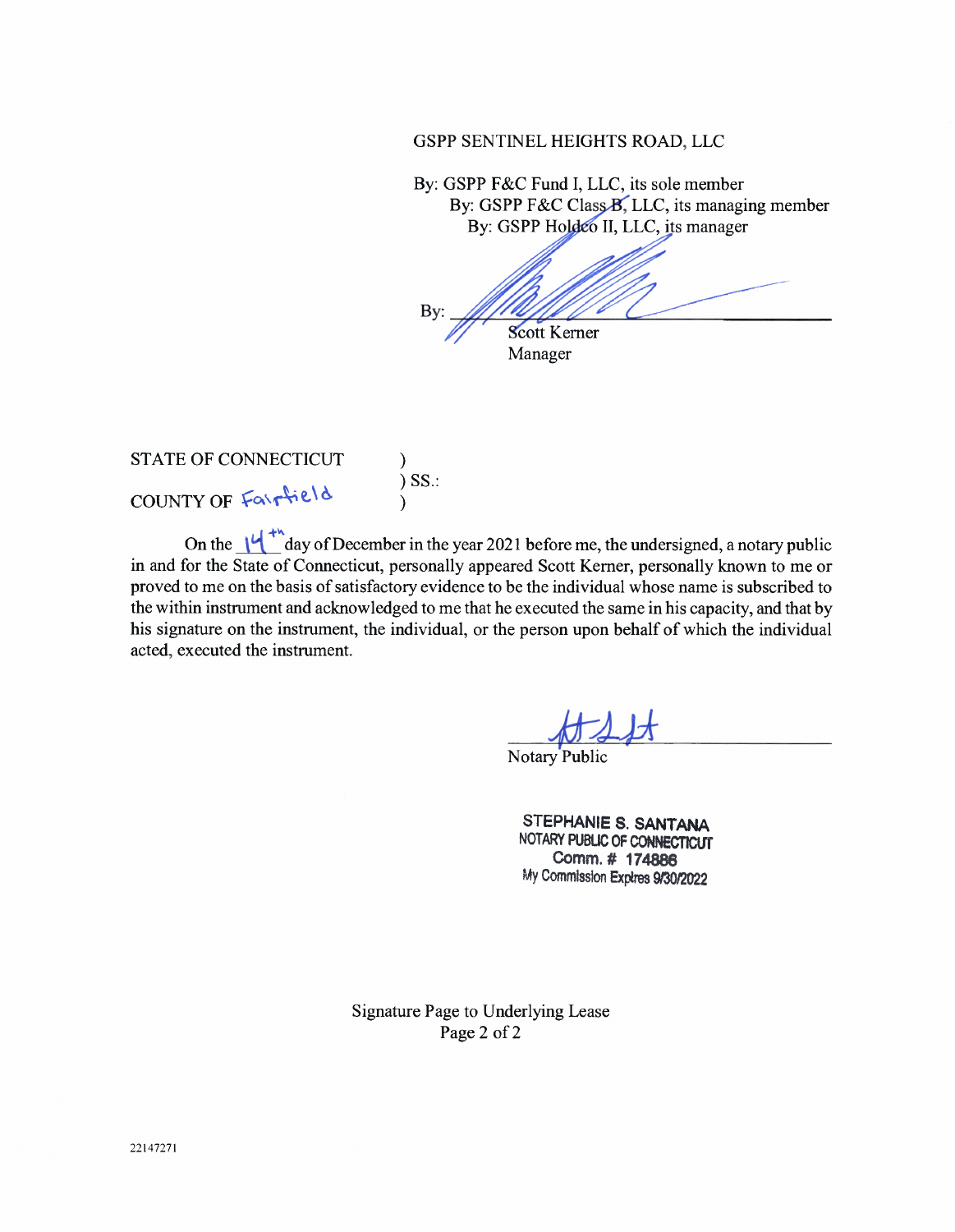### EXHIBIT A

#### DESCRIPTION OF THE LAND

### LEGAL DESCRIPTION FOR LEASE PARCEL TAX NO. 25.00-3-2.2 TOWN OF LAFAYETTE, COUNTY OF ONONDAGA CAROL A. REED AS TRUSTEE OF THE MICKI REED TRUST (REPUTED OWNER)

ALL THAT TRACT OR PARCEL OF LAND SITUATE IN PART OF LOT NOS. 15 AND 18, TOWN OF LAFAYETTE, COUNTY OF ONONDAGA, STATE OF NEW YORK AND BEING TAX PARCEL NO. 25.00-3-2.2 BOUNDED AND DESCRIBED AS FOLLOWS:

COMMENCING AT A POINT IN THE EASTERLY HIGHWAY BOUNDARY OF SENTINEL HEIGHTS ROAD (66' WIDE) AT ITS INTERSECTION WITH THE DIVISION LINE BETWEEN LANDS NOW OR FORMERLY OF CAROL A. REED (AS TRUSTEE OF THE MICKI REED TRUST) (TAX NO. 25.00-3-2.2) ON THE SOUTH AND LANDS NOW OR FORMERLY OF SENTINEL FARMS, LLC (TAX NO. 25.00-3-5.1) ON THE NORTH; THENCE SOUTH 04°15'05" EAST ALONG THE EASTERLY HIGHWAY BOUNDARY OF SENTINEL HEIGHTS ROAD (66' WIDE), A DISTANCE OF 4.00 FEET TO THE POINT OF BEGINNING; THENCE

- 1. THROUGH THE LANDS NOW OR FORMERLY OF CAROL A. REED (AS TRUSTEE OF THE MICKI REED TRUST) (TAX NO. 25.00-3-2.2) THE FOLLOWING THIRTY-SIX (36) COURSES AND DISTANCES:
	- 1) NORTH 86°08'49" EAST, A DISTANCE OF 933.21 FEET TO A POINT; THENCE
	- 2) SOUTH 02° 29'18" EAST, A DISTANCE OF 16.00 FEET TO A POINT; THENCE
	- 3) NORTH 86° 08'49" EAST, A DISTANCE OF 40.76 FEET TO A POINT; THENCE
	- 4) SOUTH 03° 51' 11" EAST, A DISTANCE OF 20.00 FEET TO A POINT; THENCE
	- 5) SOUTH 86° 08'49" WEST, A DISTANCE OF 41.24 FEET TO A POINT; THENCE
	- 6) SOUTH 02° 29'18" EAST, A DISTANCE OF 10.00 FEET TO A POINT; THENCE
	- 7) NORTH 86° 08' 49" EAST, A DISTANCE OF 467.44 FEET TO A POINT; **THENCE**
	- 8) SOUTH 04° 08' 49" EAST, A DISTANCE OF 638.33 FEET TO A POINT; **THENCE**
	- 9) NORTH 50° 35' 48" WEST, A DISTANCE OF 690.99 FEET TO A POINT; **THENCE**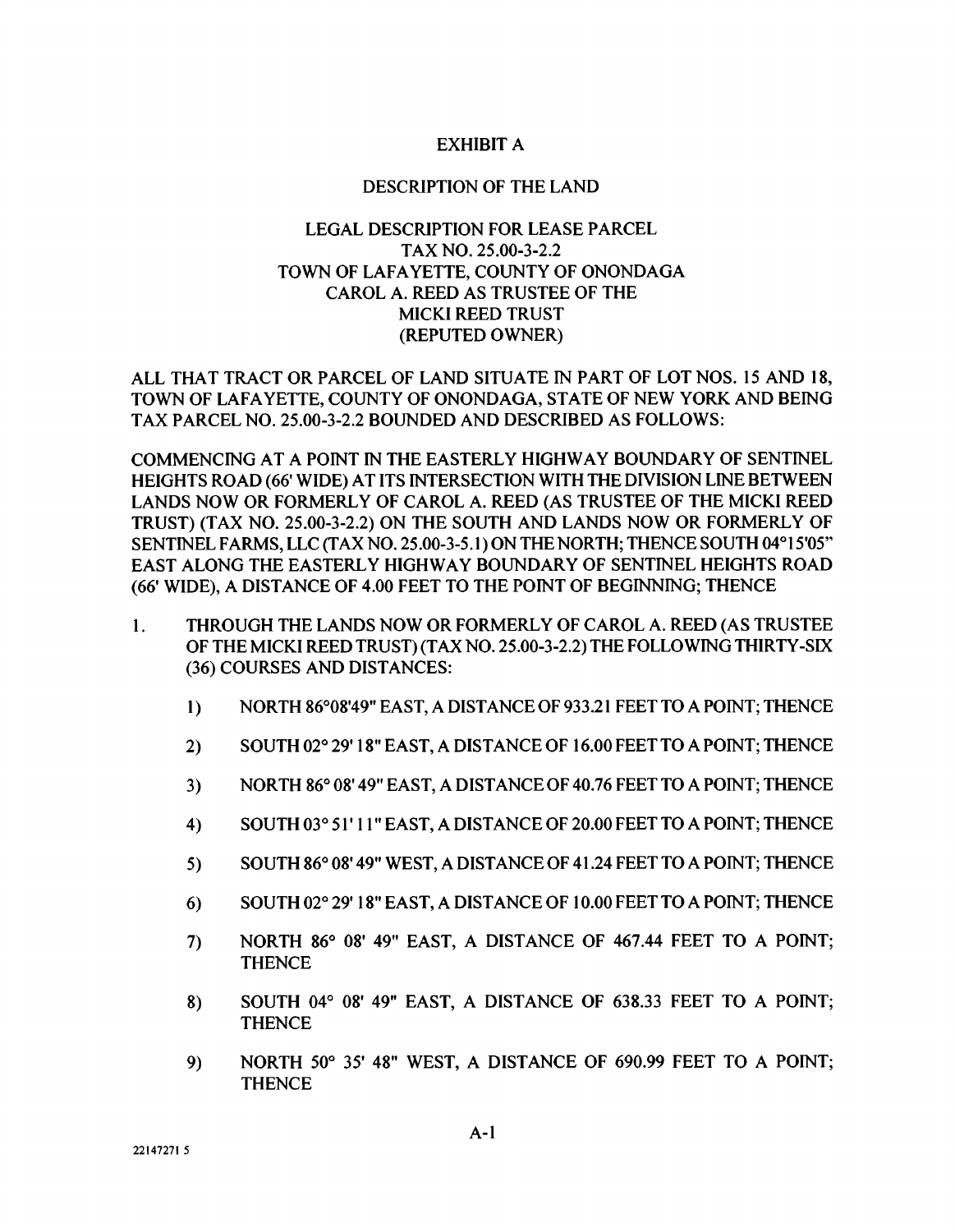- 10) SOUTH 03° 51' 11" EAST, A DISTANCE OF 273.35 FEET TO A POINT; **THENCE**
- 11) NORTH 86° 08'49" EAST, A DISTANCE OF 56.93 FEET TO A POINT; THENCE
- 12) SOUTH 50° 36' 01" EAST, A DISTANCE OF 1083.81 FEET TO A POINT; **THENCE**
- 13) SOUTH 00° 00' 00" EAST, A DISTANCE OF 1034.03 FEET TO A POINT; **THENCE**
- 14) SOUTH 86° 21' 20" WEST, A DISTANCE OF 238.39 FEET TO A POINT; **THENCE**
- 15) NORTH 12° 40' 36" WEST, A DISTANCE OF 195.83 FEET TO A POINT; **THENCE**
- 16) NORTH 56° 14' 12" WEST, A DISTANCE OF 26.95 FEET TO A POINT; **THENCE**
- 17) NORTH 00° 00' 00" EAST, A DISTANCE OF 164.88 FEET TO A POINT; **THENCE**
- 18) SOUTH 86° 50'14" WEST, A DISTANCE OF 65.05 FEET TO A POINT; THENCE
- 19) NORTH 38° 11'19" WEST, A DISTANCE OF 111.69 FEET TO A POINT; **THENCE**
- 20) NORTH 21° 22' 03" WEST, A DISTANCE OF 162.41 FEET TO A POINT; THENCE
- 21) NORTH 17° 52' 48" WEST, A DISTANCE OF 53.73 FEET TO A POINT; **THENCE**
- 22) NORTH 16° 23' 39" WEST, A DISTANCE OF 56.78 FEET TO A POINT; **THENCE**
- 23) NORTH 14° 07' 55" WEST, A DISTANCE OF 138.46 FEET TO A POINT; **THENCE**
- 24) NORTH 69° 17' 21" WEST, A DISTANCE OF 45.99 FEET TO A POINT; **THENCE**
- 25) NORTH 33° 41' 43" WEST, A DISTANCE OF 86.34 FEET TO A POINT; **THENCE**
- 26) NORTH 24° 58' 32" WEST, A DISTANCE OF 159.63 FEET TO A POINT; **THENCE**